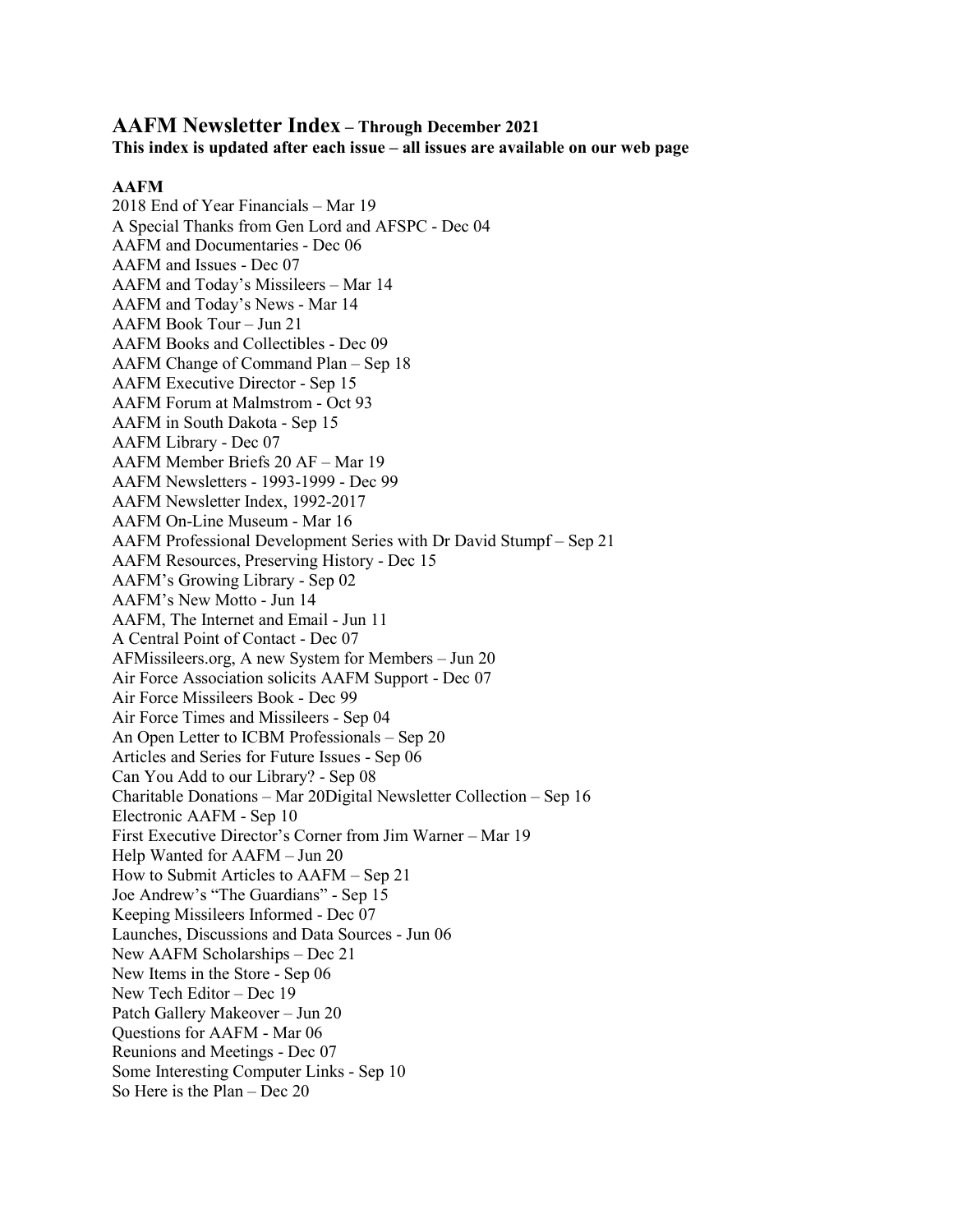Strategic Vision – Sep 20 The AAFM Coin - Jun 04 The AAFM Donation Center – Dec 07 The New AAFM Coin - Mar 04 The Warble Tone – and Facebook - Mar 12 Trivia Quiz #1 – Jun 20 Trivia Quiz – Jun 21 Upcoming Local Meetings - Dec 13 Why Donate to AAFM? – Dec 19

## **AAFM Art Projects**

AAFM Art Project - Sep 04 AAFM Art Project Dedicated at AF Space Command - Dec 04 Countdown, 5-4-3-2-1, A Missile and Space Mosaic - Dec 04 Darrell Anderson's Comments - Dec 04 Joe Andrew's "The Guardians" - Sep 15 Missile and Space Art and Your Association - Mar 04 The AAFM Art Project - Mar 04

## **AAFM Board**

AAFM Board Elections - Mar 06 AAFM Board Members - Jun 04 AAFM Board of Directors - Mar 04 AAFM Board of Directors Meeting, 2014 – Mar 14 AAFM Board Members, 1993-2018 – Sep 18 AAFM Board Members Visit Vandenberg – Mar 14 AAFM Executive Director and the Future - Mar 00 AAFM Leadership Visits Warren – Mar 12 AAFM Members - Experts in Every Missile System - Dec 99 Changing of the Board – Sep 19 First AAFM President Passes Away – Dec 20 From the President – Apr 93 From the President – Sep 10 October Board Meeting – Dec 19 President's Corner - Dec 02 Seeking Board Members – Dec 19 The AAFM Board - Apr 93 The AAFM Board – Dec 07

## **AAFM History**

AAFM - Our First Six Months - Jul 93 AAFM - Ten Years Old - Mar 03 AAFM – Fifteen and Counting 9 Dec 07 AAFM – Twenty Years Old - Mar 13 AAFM – 25 Years and Still Growing – Mar 18 AAFM - Beginning our Second Decade - Mar 03 AAFM – the Beginning – Dec 07 AAFM – the Next 20 Years - Mar 12 AAFM Growth Continues - Oct 93 AAFM Member Stories – Dec 18 About our Members - Apr 93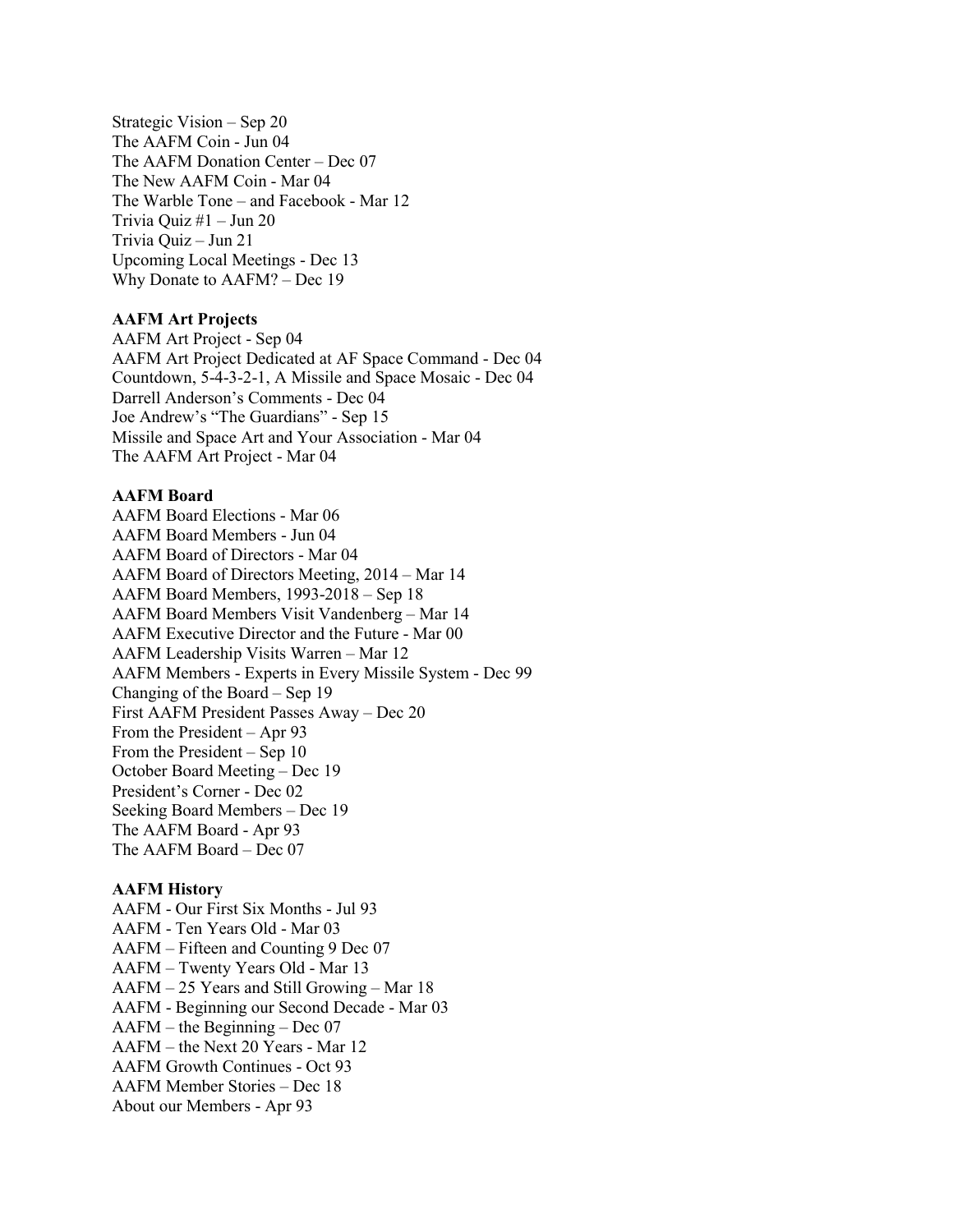The AAFM - A National Organization for Missileers - Apr 93 Who is AAFM? - A Look at Our Membership - Dec 99 Your AAFM – 25 Years Advocating Missileers – Sep 18

#### **AAFM Missile Heritage Grants**

1994 Missile Heritage Awards - Apr 95 1997 Missile Heritage Grants - Dec 97 Extra 1999 Missile Heritage Grants - Dec 99 2000 Missile Heritage Grants - Dec 00 2001 Missile Heritage Grants - Dec 01 2003 Missile Heritage Grants - Dec 03 2014 Missile Heritage Grants - Dec 13 2020 Missile Heritage Grants – Dec 20 2021 Missile Heritage Grants – Dec 21 20018 AAFM Grants – Mar19 2020 Museum and Grant Update A Quarter Million Dollars in AAFM Grants – Jun 16 Missile Heritage - Mar 98 Missile Heritage Grants - Dec 02 Missile Heritage Grants, 2005 - Dec 05 Missile Heritage Grants 2008 – Dec 08 Missile Heritage Grants, 2010 – Dec 10 Missile Heritage Grant Summary – Sep 10 Missile Heritage Grants, 2016 – Sep 16 Missile Heritage Grants 2019 – Mar 20 Preserving our Heritage – Dec 07 The 2007 Missile Heritage Grants – Dec 07

#### **AAFM National Meetings**

1998 National Meeting - Aug 97 1st National Meeting, A Great Success - Jul 94 2004 National Meeting - Jun 02 2006 Board Meeting – Dec 06 2012 in Great Falls – Jun 11 2014 National Meeting in Louisiana – Dec 14 2016 – AAFM in Omaha – Dec 14 2020 National Meeting, Salt Lake City – Dec 19 3901 SMES Joins AAFM in 2018 in Cheyenne – Dec 17 50 Years of ICBMs - Jun 04 AAFM - our Seventh National Meeting - Jun 06 AAFM and Wyoming – Dec 18 AAFM Local Area Meetings and other Travels - Jun 03 AAFM National Meeting - Mar 06 AAFM National Meeting - May 2000 In Colorado Springs - Jun 99 AAFM National Meeting - Jun 00 AAFM National Meeting 2021 – Jun 20 AAFM National Meeting 2021 in Salt Lake City – Dec20 AAFM, Omaha, and 50 Years of ICBMs - Jun 04 AAFM to Visit Tucson – Jun 10 AAFM's Meeting in Washington – Dec 08 AAFM's Second National Meeting - Oct 95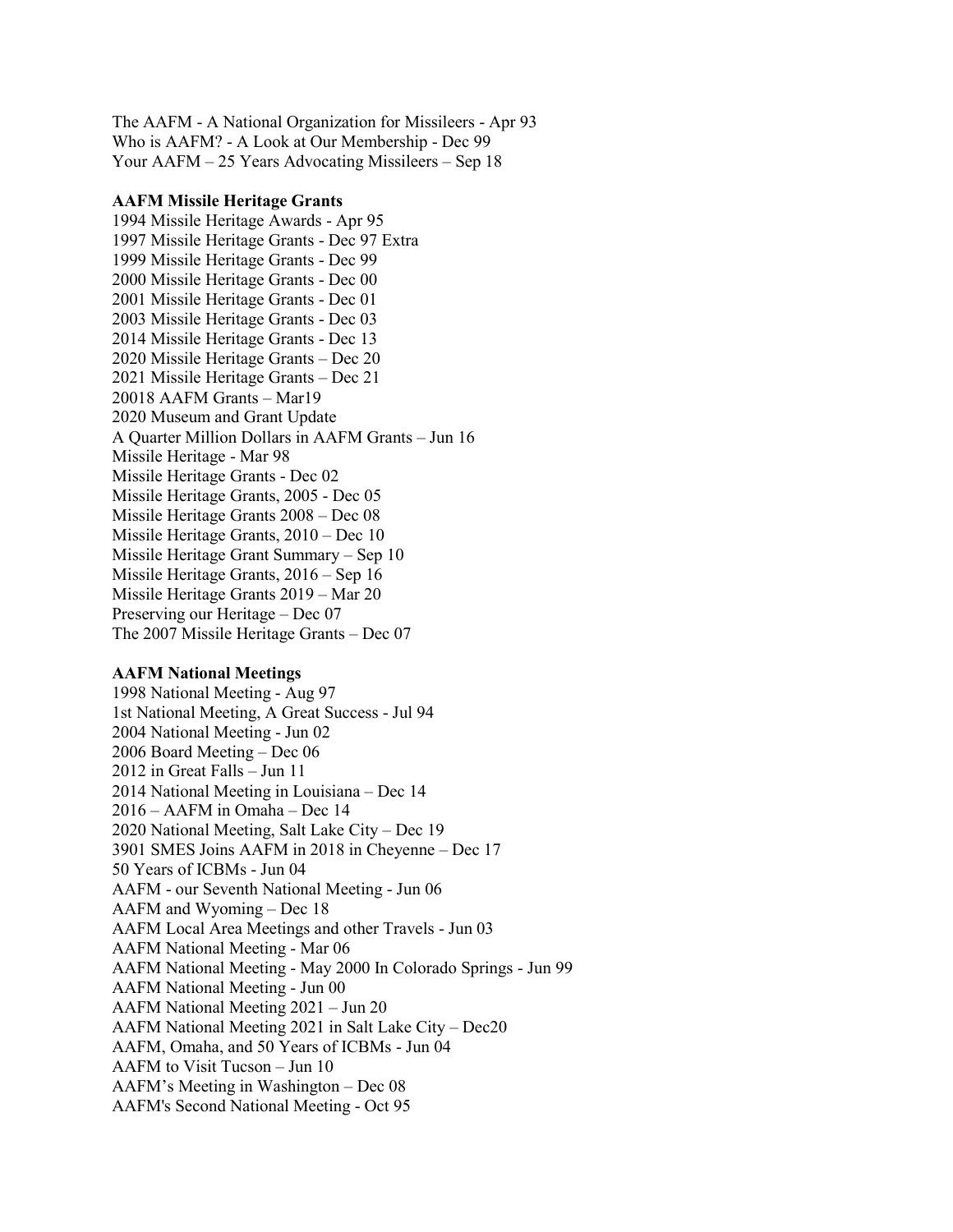AAFM's Second National Meeting - Jan 96 AAFM's Second National Meeting - Sep 96 Board and General Membership Meeting, 2018 – Dec 18 California, Cuba and AAFM - Dec 00 Cheyenne 2006 - Sep 05 Cheyenne and F. E Warren - our Destination in September - Jun 06 Cheyenne in October – Jun 18 Cheyenne National Meeting – Dec 06 Cheyenne in 2018, our  $25<sup>th</sup>$  Anniversary – Sep 17 Commemorating Cuba – Dec 10 General Membership Meeting - Dec 98 Great Falls – Are You Registered? – Jun 12 Great Falls in October – Mar 12 Join us in SLC – Mar 21 Montana in 2012 – Dec 10 National Meeting 1998 - A Great Success - Dec 98 National Meeting 2014 – Jun14 National Meeting and Book - Jun 98 National Meeting Delayed Again – Sep 21 National Meeting is On – Jun 21 Omaha in 2004 - Jun 03 Omaha in 2004 - One Plus One - Sep 03 Omaha in May - Our Recent National Meeting - Jun 04 Omaha in 2016 – Sep 15 Omaha in October – Mar 16 One Plus One............How Are You Doing? - Mar 03 Our 2014 National Meeting – Dec 13 Our Fifth National Meeting - Dec 02 Our Great Falls Meeting – Dec 13 Our Next National Meeting – Mar 10 Our Omaha October – Dec 16 Salt Lake City in October – Mar 20 Second Time is a Charm – SLC in October – Dec 21 The 2012 AAFM National Meeting – Sep 11 Tucson 2010 – Jun 09 Tucson  $-2010$  – Time to Sign Up – Sep 09 Tucson, Our Best Yet? – Dec 10 Washington in 2008 – Dec 06 We'll see you in Cheyenne - 2006 - Sep 05 Welcome to the 90 MW – Jun 18 Welcome to the 90th Space Wing - Jun 06 Welcome to Barksdale and Shreveport – Sept 14 Where do We Go Next? – Sep 08 Will you be in Washington? – Jun 08 Your Email Address – Sep 08

# **Airborne Launch, Airborne Command and Control**

Airborne Launch Control System - Part II - Sep 04 ALCS Bench – Jun 17 ALCS Glossary - Jun 04 ALCS  $50<sup>th</sup>$  Anniversary – Mar 17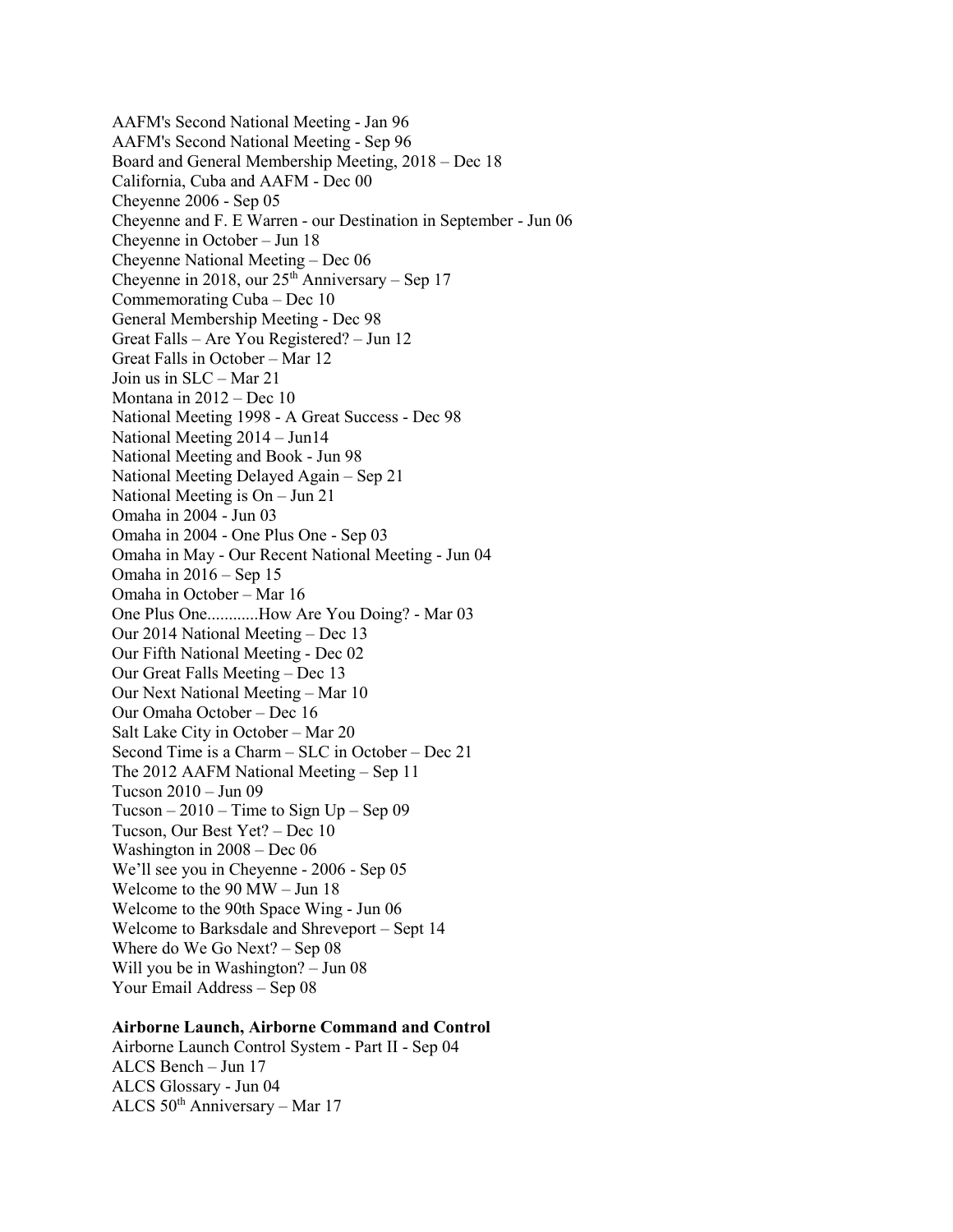ALCS Aircraft Restoration – Mar 16 Looking Glass Celebrates 45th Anniversary - Mar 06 Restoring an Airborne Command Post – Mar 15 Survivable Low Frequency Communications System (487L) - Jun 00 The Airborne Launch Control System - Part I - Jun 04

## **Airlaunched Missiles**

A Career Diversion, by Denny Lyon – Jun 10 Air Force Orders New Cruise Missiles - Sep 00 Air Launch History - Jun 98 Airlaunch Update – Sep 09 Airlaunched Missiles - Additions to our September 1998 History Issue - Jun 00 Airlaunched Missiles, 1950 - Mar 98 Airlaunched Missiles, Part I - Jun 15 Airlaunched Missiles, Part II - Sep 15 Airlaunched Systems, Part I - Mar 11 AMRAAM - Aug 97 Bullpup (AFM-12) - Mar 97 CALCM in Iraq - Jun 03 Drones in Arizona - Sep 98 F-22 Successfully Fires AIM-9 - Sep 00 Falcon (GAR-1, AIM-4) - Mar 97 The Firebee's Final Mission - Dec 07 First Live Fire AGM-142 - Dec 00 First Test Firing of New Maverick - Dec 00 Genie (MB-1, AIR-2) - Mar 97 History of Airlaunched Missiles - Sep 98 Hound Dogs are Missiles, Too - Mar 12 Joint Air-to-Surface Standoff Missile (JASSM) - Jun 00 Last ACM – Jun 12 Memories of the GAR - Oct 94 Missiles we Missed - Dec 98 Next Generation Cruise Missile - Mar 06 Surface-to-Air Missiles - Jun 00 Take Careful AIM - Aug 97 The Airlaunched Missile Page - Mar 97 The Beginning, Early Airlaunched Missiles - Dec 97 The Hound Dog - An Early Cruise Missile - Mar 98 The Vulcan and the Skybolt - Sep 01 Travis Hound Dog – Jun 07 You Ain't Nothing but a Hound Dog! - Sep 01

## **Alerts and Dispatches**

A Maintainer in the First Minuteman Wing - Mar 06 A Perspective on Crew Duty in the Early Days, the 308SMW - Dec 05 ALCC Alert - Sep 05 Another Familiar Missile Site Blizzard Story - Sep 08 Another South Dakota Blizzard - Mar 06 Are You Sure This is the Best Plan? (Westphal)– Jun 13 Bringing the Pentagon to Its Knees - Sep 05 Crew of the Month – Mar 11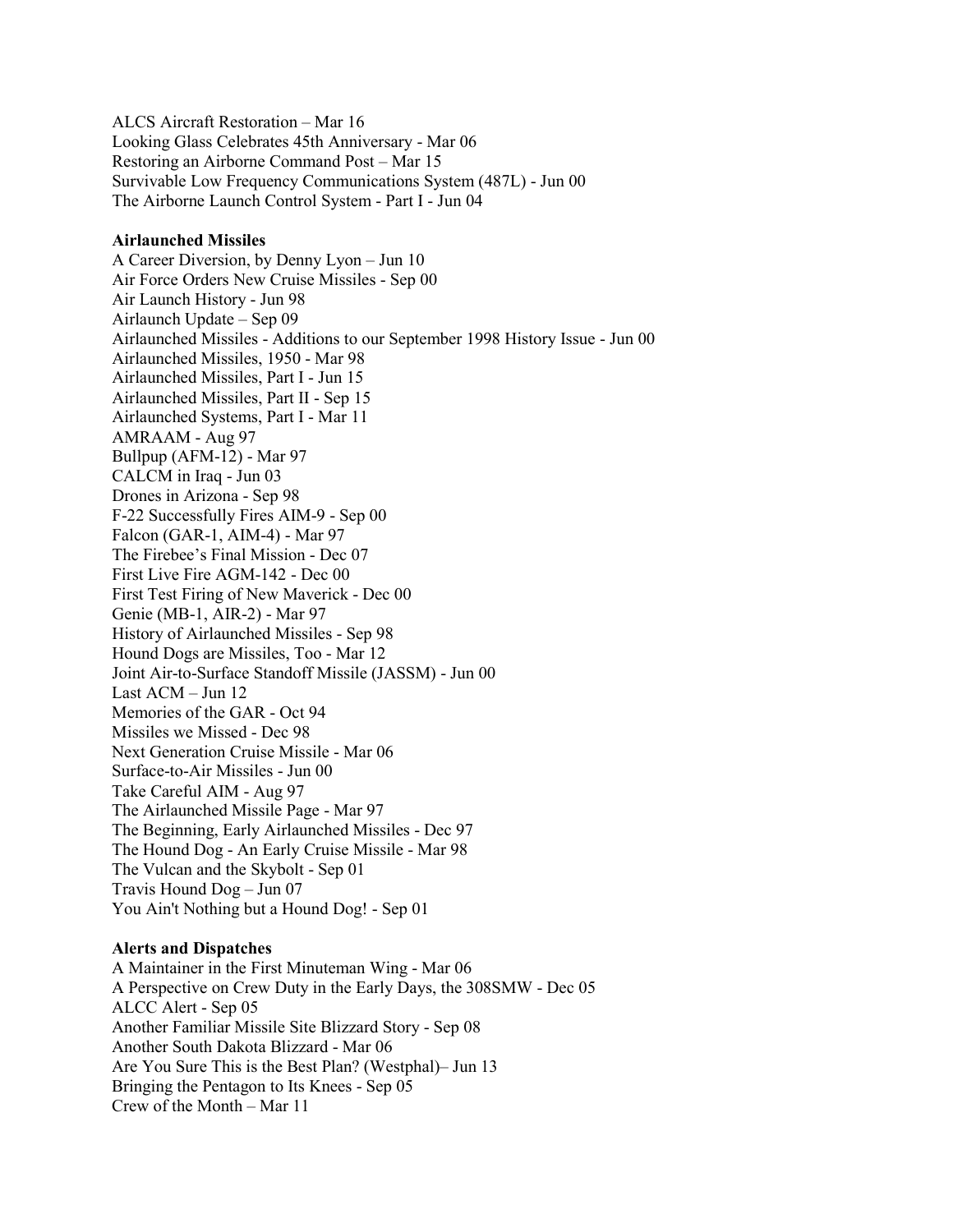First Alert - Dec 97 First USAF Missile Alert? - Dec 05 How about Maintenance? - Dec 05 Last Alert - Dec 05 Locked Out - from the Inside Titan II - Mar 06 Malmstrom Maintenance - the Early Days - Mar 06 Memorable Alerts - Part II - Dec 05 Memorable Alerts - Sep 05 Missile Alert During COVID-19 – Sep 20 Missile Alert Duty - Tours We Remember - Sep 05 Missileers and the Internet, and How Things have Changed - Jun 06 One Alert, 10 Women – Mar 12 Pre-departure Wake-up - Sep 01 PRESIDENTIAL LAUNCH - Jun 04 The India Faucet - Jun 98 The President Calls – Dec 05 TV or not TV - that's the Question - Jun 06 Twenty Four Hour Alerts Return – Jun 08 Two Numbers - 17 and 26 - Dec 03 Winter Alert in Montana - Sep 05

## **Atlas**

50 Years of Atlas – Sep 07 551SMS - Lincoln Atlas F Unit - Mar 03 551SMS Memories - Jun 03 706 SMW Plaque – Jun 13 A DPL Exercise – Dec 06 A Presidential Atlas Launch – Mar15 A Visit to Lewis Site, Dick Somerset – Sep 08 An Atlas BMAT - Mar 05 An Interesting Countdown - Atlas - Mar 05 Atlas - the First ICBM - Mar 99 Atlas Diary - Dec 01 Atlas E in Washington - Jun 06 Atlas E, MOCAM and ORIs - Dec 03 Atlas on the Road - Jun 00 Atlas Program celebrates 40th Anniversary - Dec 97 Atlas, Then and Now - Mar 99 Crew R-01, 576th SMS, 1960 - Sep 03 Forbes Crew and its Atlas Launch - Sep 00 Home is Where the Silo Is - Oct 95 ICBM Milestones - Dec 01 ICBMs in the 1960s - Part II - Jun 02 ICBMs in the 1960s - Part III - Sep 02 ICBMs in the 1960s -Part IV - Dec 02 LOX and RP-1 - Fire Waiting to Happen - Sep 06 Lox, Atlas and Steam - Aug 97 Memorial Marker Emplaced – Dec 09 Memories, Neil Sanders – Jun 09 Missile Mishap - Sep 02 Missileers and the Cuban Missile Crisis - Sep 02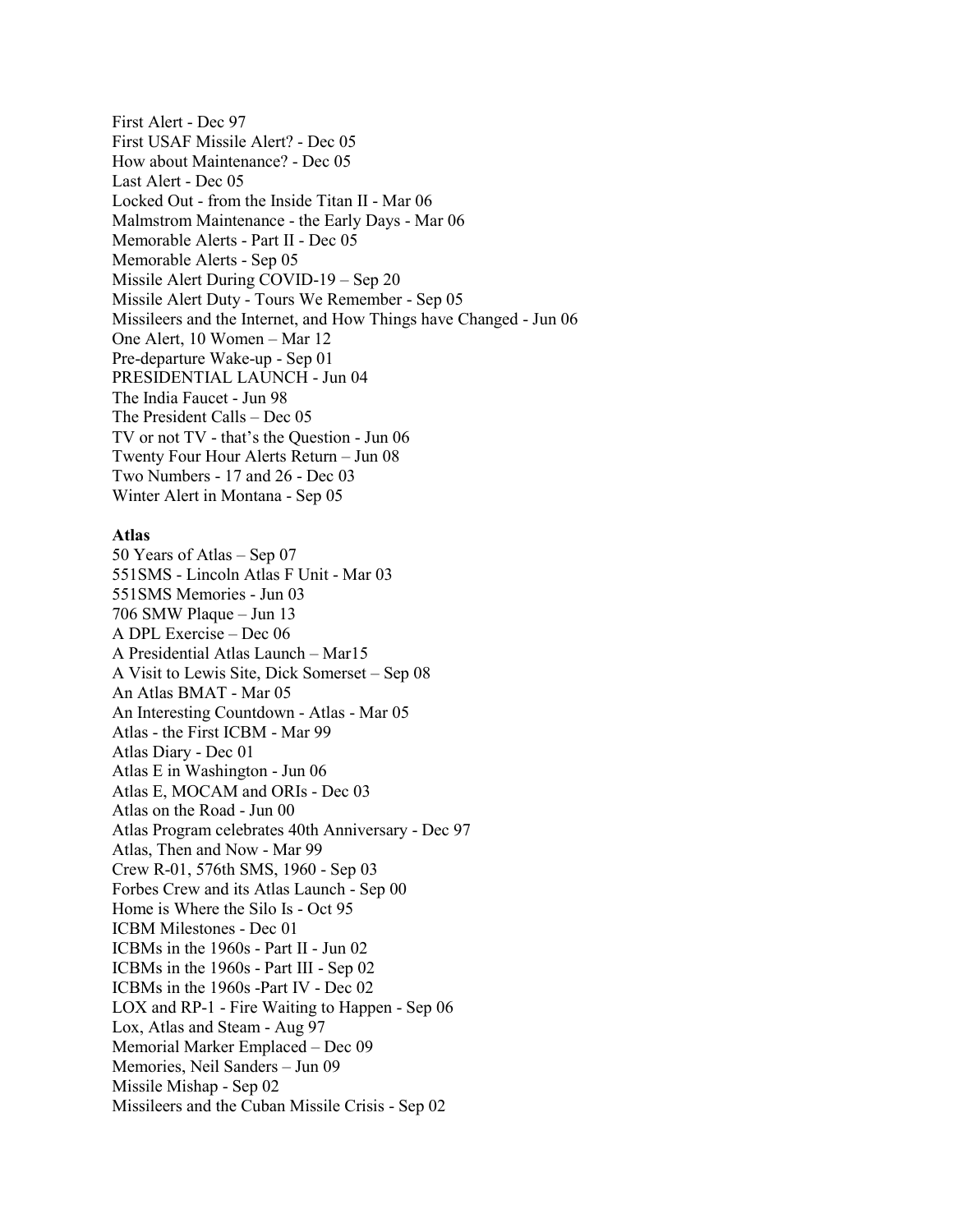More Information about Missile Accidents - Sep 06 Operational Atlas Units - Dec 96 Operation Tall Tree – Dec 10 Our Cryogenic ICBMs - Atlas and Titan - Sep 06 Owning an Atlas F Site - Sep 02 Placing the First ICBM on Alert, by John Howe – Mar 10 Plattsburgh and the 556SMS - Jun 02 Restoring an Atlas Site – Mar 16 Silo Atlas Guide - Jun 00 The Day They Flew the Bird - Sep 00 The ICBM Force in the Early 1960s - Dec 01 The Last One Out – Dec 11 The New Atlas V - Mar 99 The Nonessential Bus – Jun 07 The Start of Five Decades of ICBMs - Dec 01 Two Atlas Stories – Mar 12 WD-40 and Atlas - Mar 99 Wen Tsing Chow, Arma and Atlas Guidance - Sep 03

## **BOMARC, Navaho, Snark, Goose, Blue Scout**

Boating to BOMARC - Aug 97 Blue Scout ERCS, by Philip Moore – Sep 10 BOMARC Dedication - Jun 03 Bomarc Fuses and Me - Jun 05 Cape Cod Played a Role in Nuclear Defense – Mar11 Do You Want to Learn More? - Jun 05 Early Holloman Highlights - Dec 01 Memories Recalled-Last Retreat at Presque Isle AFB Closes Our Chapter of Nuclear Age - Jun 05 My Missile Has Wings... - Jun 05 Snark First Intercontinental Missile to "Graduate" at the Cape - Jun 05 Snark Highlights - Dec 01 Snark Stories - Jun 05 The BOMARC - Jim Gasho - Jul 93 The Early Missiles - Snark, Navaho, Bomarc and Goose - Jun 05 Watch Out - Falling BOMARC - Aug 97

## **Books, Documentaries**

AAFM Book in work for '98 - Sep 97 About "Death from Below" – Sep 10 Air Force Missileers, the Book – Sep 08 Air Force Missileers, the Book – Dec 08 Air Force One - a New Book by Robert Dorr - Sep 02 Air Force Tactical Missiles, George Mindling – Sep 08 A Review of Sheehan's "A Fiery Peace in a Cold War", by Tom Reed – Dec 09 Architecture and Design for Space - Dec 98 Books – Jun 16 Books by AAFM Members (and others) - Mar 05 Books for Missileers - Sep 03 Books for Missileers – Dec 08 Books of Interest to Missileers – Jun 08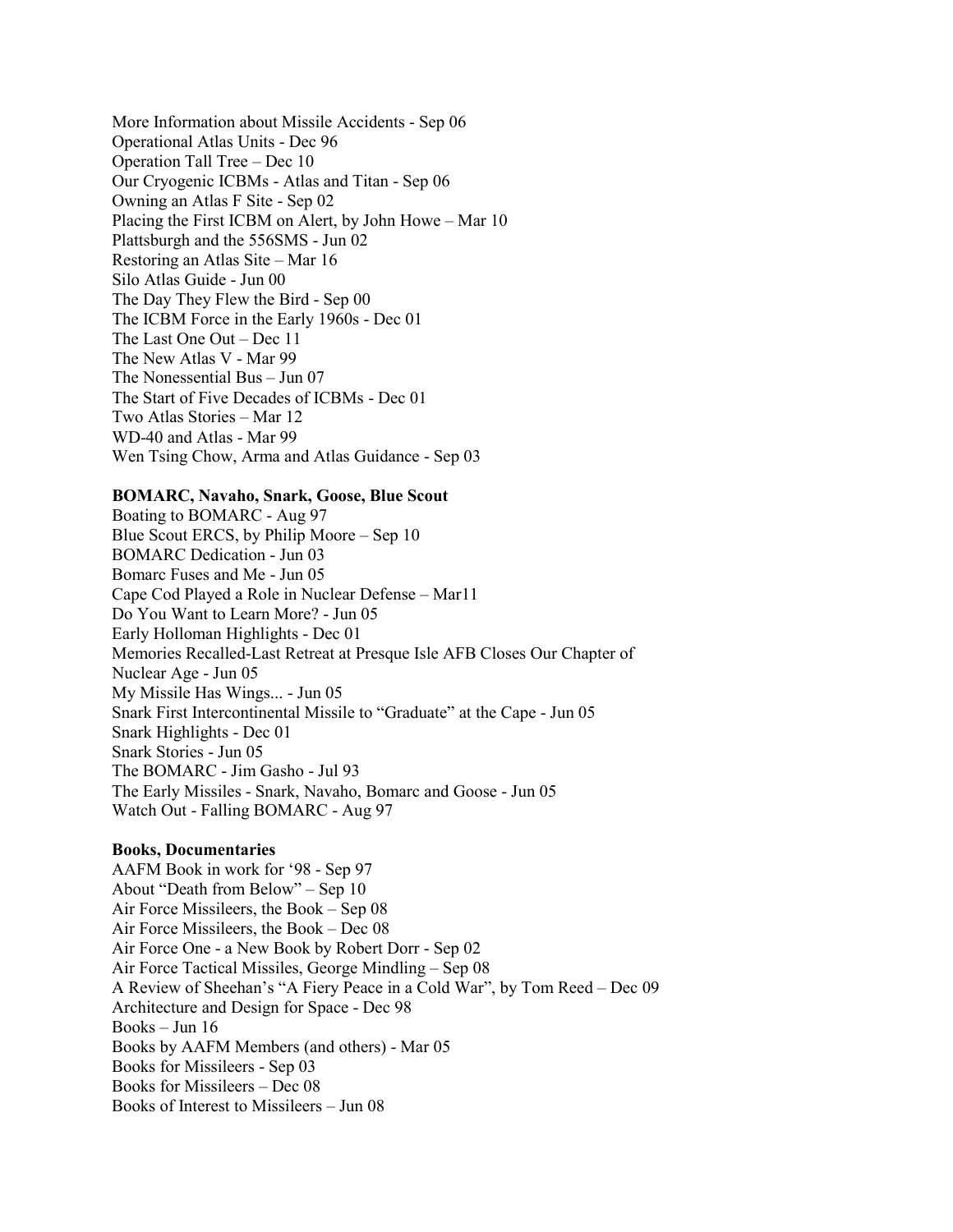Cold War History - Jun 03 Cold War History - Sep 03 Combat - A Book Review - Dec 01 Command and Control Film – Jun 16 Cuban Missile Crisis Book - Jun 05 Fifty Years Ago This Winter from Former SecAF Tom Reed's "To the Abyss" – Dec 03 Images of America, Holloman AFB – Jun12 John Mollison's New Missileer Project – Jun 16 John Mollison Update – Mar 17 Member Book Updates – Mar 08 Minuteman Book – Sep 20 "Minuteman" Book – Mar 21 Missile Books – Dec 07 Missileers and UFOs - Sep 02 Missiles on TV - Sep 97 New Bio on General Schriever – Sep 09 New Books – Sept 14 New Books – Mar 16 New Book about Holloman – Mar 12 New Books for Missileers – Sept 15 New Books for Missileer – Dec 16 NPR Interviews – Dec 16 One Minute to Midnight, Michael Dobbs – Jun 08 Qwest Quarterly – Jun 13 "Random Factor – Courage in the Cold War" – Mar 21 Requests from Authors – Mar 17 Schriever Bio – Mar 10 Share Your Alert Stories with Hollywood – Sep 20 Space Architecture - Dec 99 Strategic Defense Initiative - Sep 06 The Fire That NASA Never Had - Jun 06 Thor Book - Sep 06 Two New Books about Missiles – Dec 13 Titan II A History of a Cold War Missile Program - Jun 00 Titan Tales: Diary of a Missile Crew Commander - Aug 97 Underground Structures of the Cold War, a Review – Jun 12 Update on John Mollison's Missile Project – Jun 17 We Wear the Pocket Rocket – Sep 21 Whiteman Scenario Movie? - Kenneth Bailey – Dec 08

# **Competitions**

35 Years of Competition - Mar 02 35th Anniversary Competition - Mar 02 3901st SMES Quarterly Analysis - Mar 04 742MS Wins Blanchard - Jul 94 2011 Missile and Bomber Comp – Sept 2011 AAFM and GC04 - Jun 04 AAFM and GC2006 - Sep 06 AAFM and Guardian Challenge - Jun 01 AAFM and Guardian Challenge - Mar 97 AAFM at Guardian Challenge - Jun 02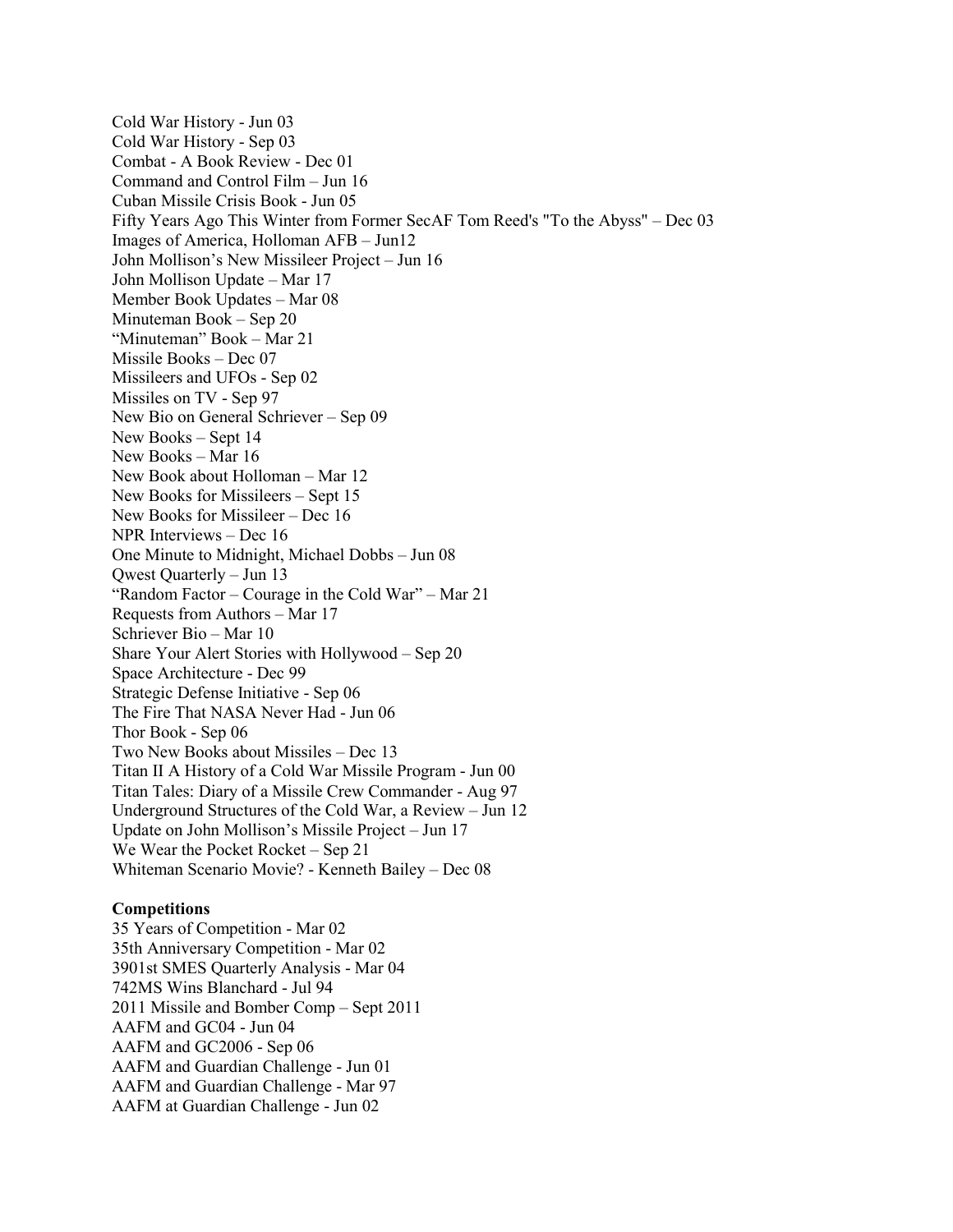A Competition Trivia Test – Sep 10 A Competition Trivia Test, The Answers – Dec 10 A Special Incentive to Win – Sep 07 Chasing Silver – Jun 17 Coming – 40th Anniversary of the Comp – Mar 07 Competing Every Day to Be the Best – Gen Chilton – Sep 07 Competition History – Sept 2011 Competition One Liners – Sep 07 Competition Winners 1967-2015 – Jun 17 Confessions of a Missile Game Gunslinger - Mar 02 Curtain Raiser - Olympic Arena - Guardian Challenge - The Winners - Mar 02 Curtain Raiser - Olympic Arena - Guardian Challenge - The Winners – Sep 07 Curtain Raiser Scripts – Sep 07 Curtain Raiser to Guardian Challenge - Mar 02 Curtain Raiser -The First Missile Competition - Mar 02 Curtain Raiser Vet – Sep 07 First Aces win 5th Blanchard - Jul 95 First Global Strike Challenge – Sep 10 First Global Strike Challenge – Dec 10 From Curtain Raiser to Guardian Challenge – Sep 07 From Curtain Raiser to Global Strike Challenge – Sep 10 Global Strike Challenge – Jun 12 Global Strike Challenge and AAFM – Sep 10 Global Strike Challenge 2011 – Jun 11 Global Strike Challenge Report 2011 – Dec 11 Global Strike Challenge 2012 – Dec 12 Global Strike Challenge Cancelled – Jun 13 Global Strike Challenge 2014 – Dec 14 Global Strike Challenge 2014 – the Score Posters – Dec 14 Global Strike Challenge 2015 – Jun 15 Global Strike Challenge 2015 – Sep 15 Global Strike Challenge 2015 – Dec 15 Global Strike Challenge 2017 – Jun 17 Global Strike Challenge 2017 Results – Dec 17 Global Strike Challenge 2019 – Dec 19 Global Strike Challenge 2021 – Dec 21 Global Strike Challenge and the Santa Maria Barbecue – Dec 19 CSC 2019, The Winners – Dec 19 GSC Coin – Dec 19 Guardian Challenge - The Competition Continues - Jun 99 Guardian Challenge 1994 - Jul 94 Guardian Challenge 1995 - Apr 95 Guardian Challenge 1997 - Jun 97 Guardian Challenge 1997 - Mar 97 Guardian Challenge 1998 - Jun 98 Extra Guardian Challenge 1998 - Mar 98 Guardian Challenge 2000 – Jun 00 Guardian Challenge 2001 - It Gets Better Every Year - Jun 01 Guardian Challenge 2002 - Jun 02 Guardian Challenge 2002 - the - Mar 02 Guardian Challenge 2004 - Jun 04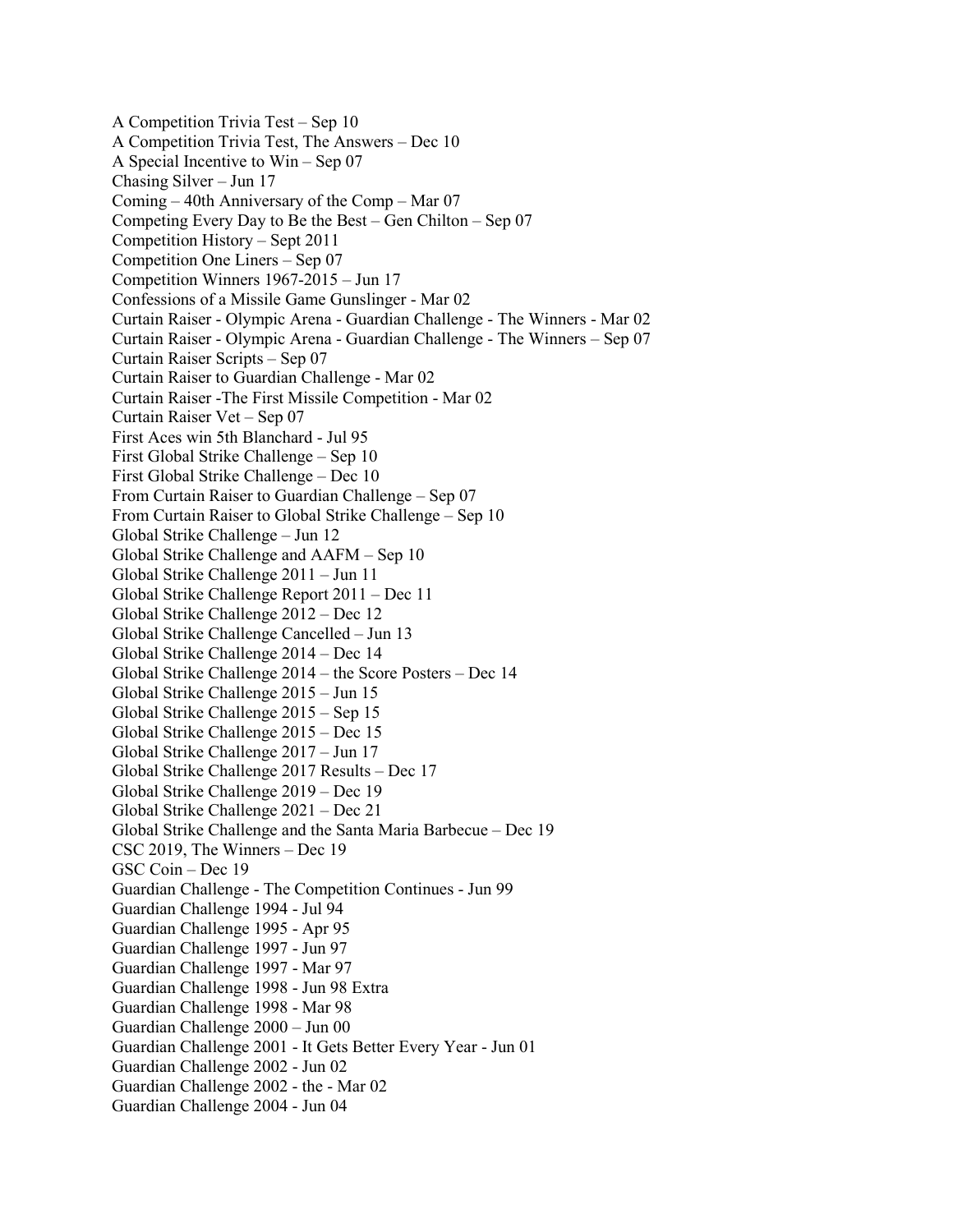Guardian Challenge 99 - Mar 99 Guardian Challenge Canceled - Jun 03 Guardian Challenge Replace Olympic Arena - Apr 94 Guardian Replaces Olympic - Jan 94 History of the Missile Competition – 1967-2017 – Jun 17 I Did What? – Sep 07 Leadership Revealed – Sep 07 Malmstrom, Patrick, Peterson tops at Guardian Challenge 2006 - Sep 06 Minot, Vandenberg, Peterson Winners At Guardian Challenge - Jun 01 Missile Wing Comp Articles – Sept 2011 OA Memories – Sep 07 Olympic Arena 1981 – Sep 07 Origin of the Stump- Jul 95 Schriever, Malmstrom, Patrick, Kirtland Win Big at Guardian Challenge – Jun 08 The Barksdale Trophy 2019 – Dec 19 The First Challenge – Dec 10 The Missile Competition - from Curtain Raiser to Guardian Challenge - Mar 97 The Missile Comp – The New Version – Sep 10 The Ultimate Missile Game – Sep 07 The Winners - OA69 - Mar 97 Training for the Missile Comp – Dec 11 Trickery and Fun are Part of Competition – Dec 19 Twelve Came from Dakota - Mar 04 Two Curtain Raiser Stories – Jun 17

## **Cuban Missile Crisis**

A Chronology of the Cuban Crisis Part I – Sep 12 A Chronology of the Cuban Crisis Part II – Dec 12 Commemorating Cuba – Dec 10 Cuba and Minot - Dec 01 Cuban Crisis Presentations – Dec 12 Cuban Missile Crisis - Another View - Dec 02 Cuban Missile Crisis and the Avon Park Air Force Range – Sep 19 Cuban Missile Crisis Presentation – Mar 19 Personal Memories of the Cuban Missile Crisis - Dec 01 The Cuban Missile Crisis of 1962 - My Contribution - Dec 01 Your Cuban Missile Crisis Story – Jun 11

## **Food**

An Apology and a Correction - Dec 03 Atlas and Foil Packs! - Mar 03 Foil Packs - Tremendous Flashback! - Jun 03 Military Alert Facility Surcharge is History - Sep 00 Minot Burger - Mar 03 Missileers and Food - Mar 03 Missileers and Food - Part II - Jun 03 Really Scrambled Eggs - Mar 03 Snowed In - Jun 03 Tactical Pizza - Mar 03 The Yuletide Dinner of 1962 - Sep 02 Titan II Foil Packs - Jun 03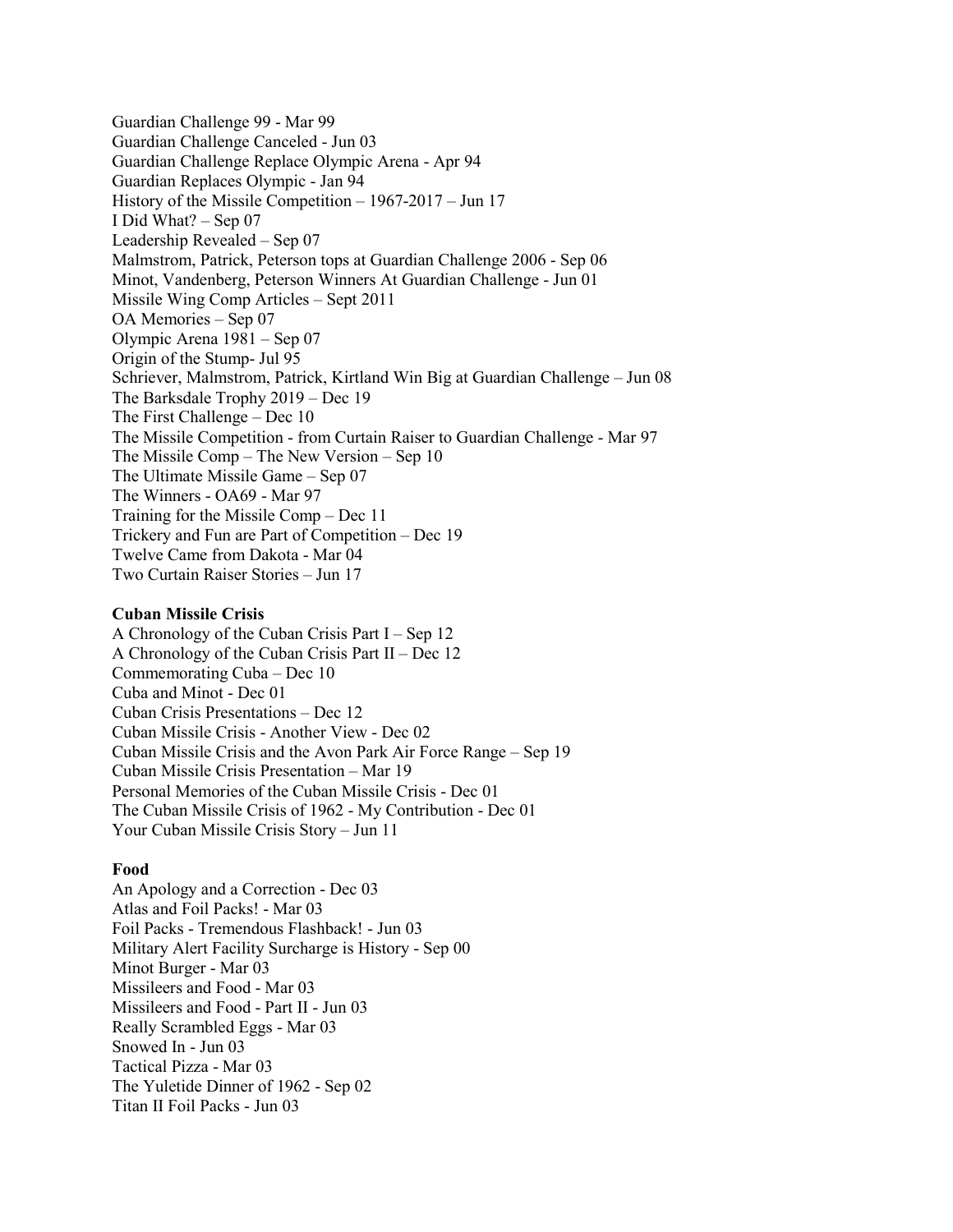Whiteman Thanksgiving - Mar 03

# **General Historical and Current Force Articles**

50th Anniversary Litho – Mar 10 50 Years of ICBMs – Jun 04 50 Years of ICBM Alert, Charlie Simpson – Mar 09 50 Years of ICBM Alert Activities – Sep 09 50 Years of Stalwart Service – America's ICBM Force, Gen Bob Kehler – Sep 09 A Brief History of Missile Alert, Charlie Simpson – Sep 09 A Follow-up on EWO – Dec 11 A Glossary for Missileers - Mar 01 A Historic Air Force Meeting – Mar 13 A Little Humor, Nelson – Mar 08 A New SAC? – Sep 08 A review of the Missile Squadrons - Mar 00 AAFM Plays Major Role in 50 Years of ICBM Alert – Dec 09 ABRES – Advanced Ballistic Reentry Systems, Jim Baker – Jun 09 AF Global Strike Command Hiring for Top Priority Mission – Dec 09 AFSGC Conducts Limited Inspections – Dec 09 AFGSC, LeMay and SAC – Jun 15 AFSPC Commander Bids Farewell to Missile Wings – Dec 09 Air Force Celebrates First 50 years of Space and Missiles - Jun 04 Air Force Depots – Jun 19 Air Force Global Strike Command Activated, TSgt Amaani Lyle – Sep 09 Air Force Officials Fund Future ICBM Studies – Jun 11 Air Force News – Dec 08 Air Force News Releases – Sep 09 Air Force Space Command and the Future of the ICBM Force - Dec 02 After Titan, Minuteman – Sep 15 Alert Chronology – Sep 09 Alert, Maintenance and More – Sep 11 All Those Other Things – Jun 21 And You thought You were a Missile Pioneer - Jan 94 V1 Another Mobile ICBM? – Mar 12 B-1, LRS-B Move to AFGSC – Jun 15 Bits and Pieces - Mar 99 Cape Canaveral Research – Dec 07 Celebrating Our Past; Builidng Our Future – by Maj Gen Cottton, 20 AF – Sep 16 Cold War Medal Update – Dec 09 Corps Built Missile Sites – Mar 08 Depot for ICBMs – Dec 16 Do You Know What this Is? - Sep 01 Documenting Mods – Mar 16 Emergency Rocket Communications System – Dec 14 Evaluating Missileers – Mar 10 From AAFM President Jay Kelley - Re-Visiting the ICBM Force - Mar 02 From The Commander, AFSPC, on Missiles and Space - Dec 98 From the Ground Up, Simpson – Mar 08 Future of ICBMs - Jul 93 General Curtis LeMay on Standardization, Directives and Inspections – Jun 15 Global Strike Commander Visits Missile Wings – Dec 09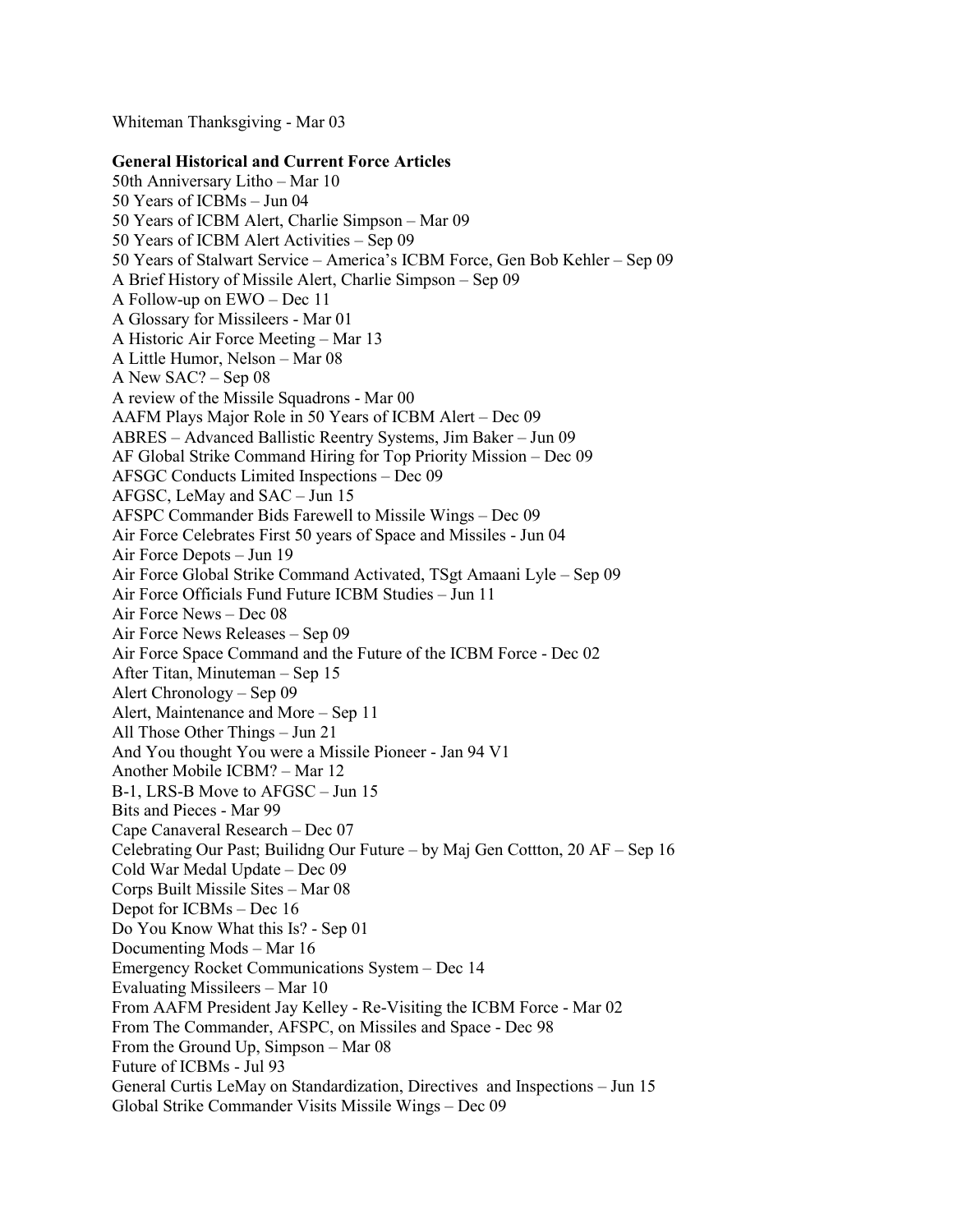Global Thunder – Dec 15 Guns and Missileers – Dec 11 Home Sweet Home for C-133 Cargomaster – Sep 08 Hound Dog Before Minuteman – Dec 15 How do You Guide a Missile? – Jun 11 How did You Become a Missileer? – Sep 13 How Many Missileers Are There? – Mar 17 How Mods Impact Missileers – Mar 16 ICBM Milestones – Jun 09 ICBM Site Activation, Goldsworthy – Mar 08 ICBM Training in the early 1960s – Sep 15 ICBM Updates – Jun 16 INDEX - 2000 TO 2002 - Mar 03 Is it a Bomber or a Missile? – Mar 11 It's Still Alert (Submarines) - Dec 97 June 1997 History Errata - Jun 98 Keeping Missiles Up to Date – Mar 16 Keeping SAC's Edge, Charlie Simpson – Mar 09 Land Based USAF Missiles - Jun 97 Launch Pads, Gantries, Shelters, Coffins, Silos, TELs and Bunkers – Jun 12 Maintenance, Missiles and Missileers – Jun 19 Measuring Accuracy – Jun 11 Missile Communications – Dec 11 Missile Guidance – A Simple Description – Jun 11 Missile Milestones Updated – Sep 19 Missile News from 1960 - Oct5 95 Missile News from Feb 86 - Jan 96 Missile Reentry Vehicles and Warheads - Dec 00 Missile Site Construction – Mar 08 Missile Squadrons, a Recap – Sep 17 Missileers and the INF – Mar 19 Missileer's Glossary, Part Two - Jun 01 Missileers and Protestors – Dec 17 Missileers and UFOs – Jun 16 Missileer Leaders, Part I – Sep 17 Missiles and Presidential Museums – Dec 16 MMRBM – WS-325S, Jim Baker – Mar 09 Movies and Nukes – Dec 18 Moving Forward – by Maj Gen Cotton, 20 AF – Jun 16 My First Missile Assignment is Where? Moses What? – Dec18 New Helicopter – Jun 16 New Sheriff – Mar 10 Nuclear Deterrence, Then, Now and the Future – Dec 14 Nuclear Weapon-related Materials – Sep 11 Nuke Directorate Head Named – Dec 08 Our New Nuclear Command, by Lt Gen Frank Klotz – Dec 09 Paper, You Say? – Dec 08 Pointy Ended Warriors - Dec 03 Professional Development in AFGSC – Dec 15 Provisional Global Strike Commander Announced – Dec 08 Role of the ICBM – Dec 16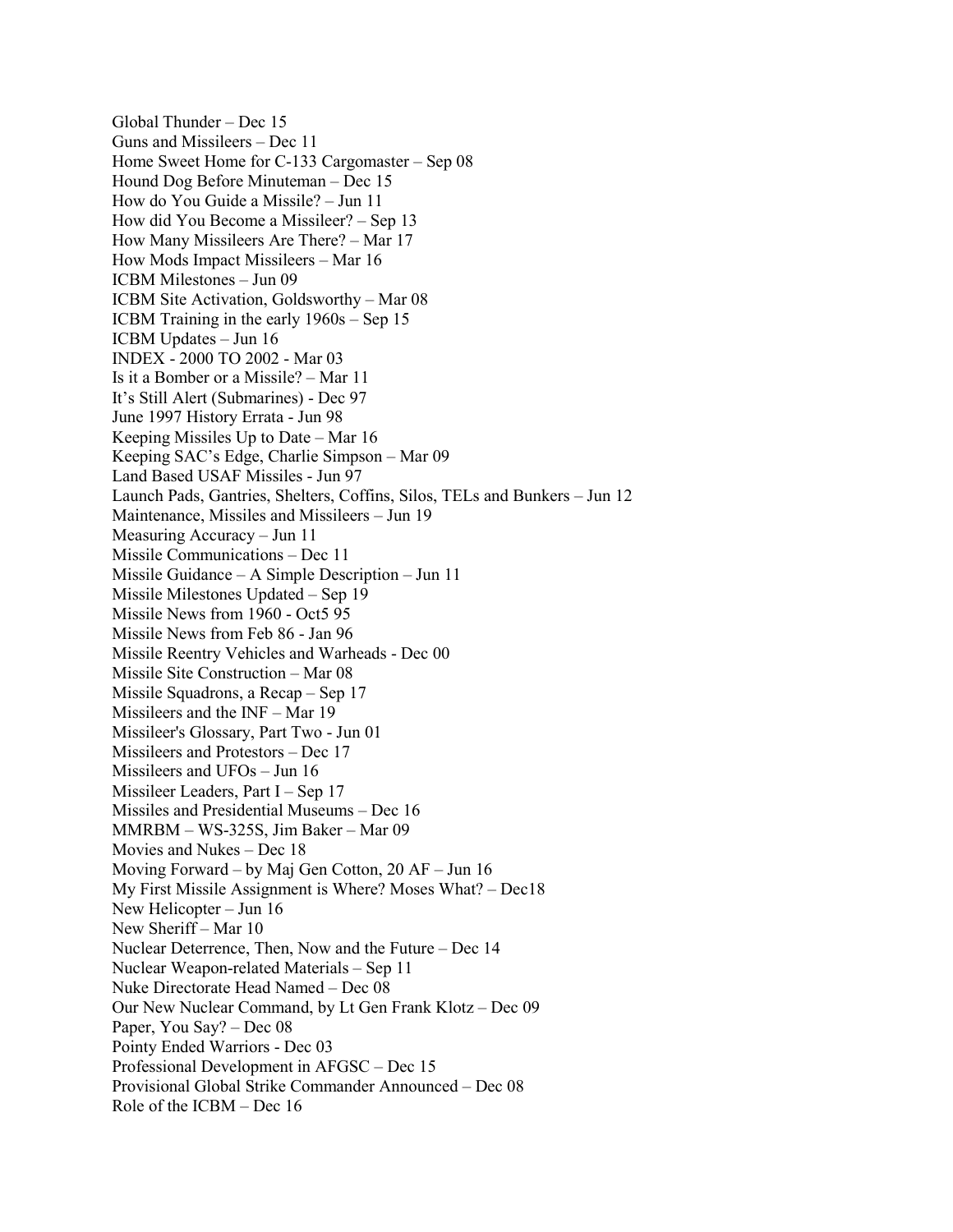Six Ring Alert – Sep 19 So, Who's in Charge? – Sep 16 Special Purpose Vehicles, Part I – Jun 13 Special Purpose Vehicles, Part II – Sep 13 Striker Trident – Dec 15 Tactical Nuclear Weapons - Sep 02 Tech Orders, Configurations and Mods – Mar 16 Testing Our Missiles – Sep 20 The Air Force in 1962 - Jun 02 The C-133 and ICBM Airlift – Mar 11 The Evolution of Missiles, Missileers and the Air Force – Sep 16 The First ICBM Alert, 1959 – Jun 09 The Future of ICBMs – Jul 93 The ICBM Force's Bomber Heritage – Jun 15 The IG is Coming - Part I - Sep 03 The IG is Coming - Part II - Dec 03 The IG is Coming - Part III, Recollections of the early SAC IG Missile Team - Jun 04 The INF Treaty – Mar 19 The Nuclear Issue – Sep 08 The Pointy End - Dec 00 This is a (Really Tough) test of the..." - Aug 97 This is a Test... - Jun 97 Training to be a Missileers – Sep 15 Training to be a Missileer, Part II – Mar 16 Under The Greenbrier Hotel - The Bunker that Protected Our Congress - Dec 97 Victor Alert – Mar 19 We Worked in What? – Dec 17 What Did He Say?? - A Guide to Nicknames, Acronyms and Terms - Mar 01 What is SATAF? – Mar 08 What Squadron Were You In? - Mar 00 What Squadron Where You In? - A Follow-up - Jun 00 What's in Your Back Yard? – Sep 10 Why Sheppard Taught us Thor – Dec 15 UFOs and ICBMs – Revisited – Jun 07 UFO Update by Hastings – Jun 18 UFOs and Missileers – Jun 12 Updating Our Missiles – Mar 16 Vital Mission, Elite Team – Dec 11

#### **GBSD and other New ICBM Programs**

GBSD – Charging Forward in 2021 – Mar 21 GBSD Contract – Sep 20 GBSD Testing – Dec 16 GBSD Update – Jun 21 Minuteman III to GBSD – Sep 19 New ICBM Progress – Sep 16 Strategic Cruise Missile and Minuteman Replacement – Jun15 The Long Road to GBSD – Dec 20 The US Needs a New ICMB Now – Jun 20 What Future Maintenance Can Look Like – GBSD is Coming! – Jun 19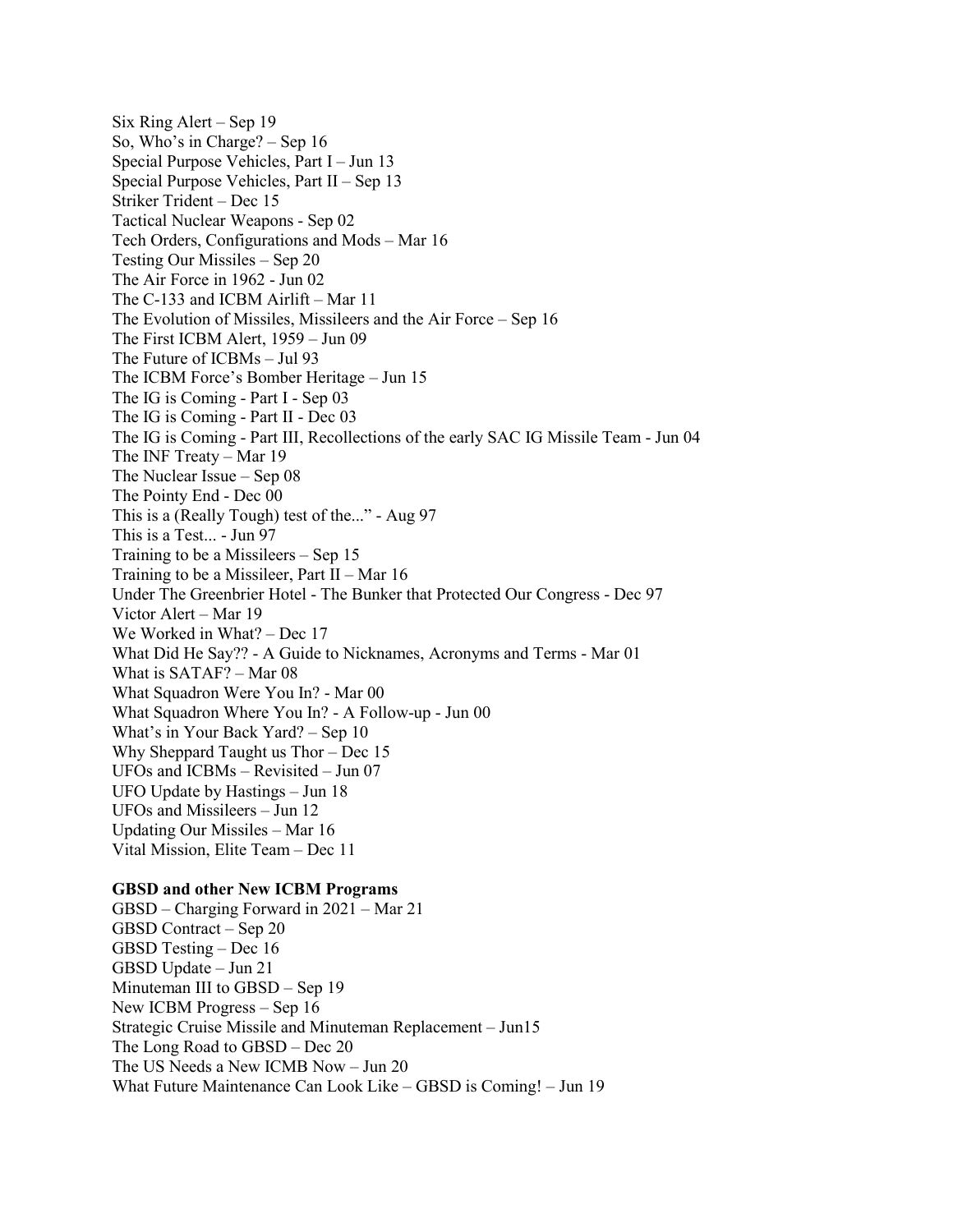## **GLCM**

4468TH Personnel - Jun 99 A-10s and Tanks - Dec 04 A Security Policeman asks "How Do You Spell GLCM?" - Mar 05 Building a GLCM Base in Sicily – Mar 13 Comiso - the Beginning - Dec 04 Desert Storm - A Short Rebirth of the GLCM Force - Jun 99 Florennes GLCM Rangers – Mar 19 From the Ground Up, Simpson – Mar 08 GLCM - 1983-1991 - Jun 99 GLCM – A New World for Missileers – Jun 20 GLCM - Ground Launched Cruise Missile, Part I - Dec 04 GLCM - from Concept to Mission Complete - Dec 04 GLCM and AAFM - Sep 04 GLCM and its Role in the INF Treaty (The Untold Stories) - Jun 06 GLCM – Before There Were Bases – Jun 20 GLCM Cartoon - Jul 94 GLCM Communications Planning – Dec 21 GLCM Guidance System - Dec 97 GLCM in Belgium (Tollerud) – Sep 12 GLCM Memories - Dec 04 GLCM Stories - Dec 04 GLCM Vets and the Gulf War - Jun 99 GLCM, Part I - Jul 94 GLCM, Part II - Oct 94 Ground Launched Cruise Missiles - Part II - Mar 05 JCMPO and the nW-84 Warhead – Mar 21 Molesworth and the INF – Mar 19 More about GLCM - Dec 04 My GLCM Experience – Mar 19 Return to Greenham - Dec 04 Some GLCM Thoughts - Dec 04 The Last GLCM Alert – Jun 20 Thoughts on GLCM Beddown – Jun 20 USAFE LG Visits to Comiso - Mar 05 USAFE Plans for GLCM – Jun 20

#### **Matador and Mace**

A Matador Story – Sep 15 B-50 Used for Terrain Studies – Jun 11 First Missile Wing? - Jun 03 First USAF Missile Wing Activated - Oct 93 He also serves who only sits and waits - Jan 94 Mace Mace Move – Mar 10 Mace Terracruzer – Sep 13 Mace Troops and the F-105 - Dec 98 Matador, Mace and More - Dec 98 "Miss L" Refurb Complete – Sep 19 Missile Monument History – Sep 08 More on the Bitburg Monument - Oct 93 More Things Remembered Matador - Sep 02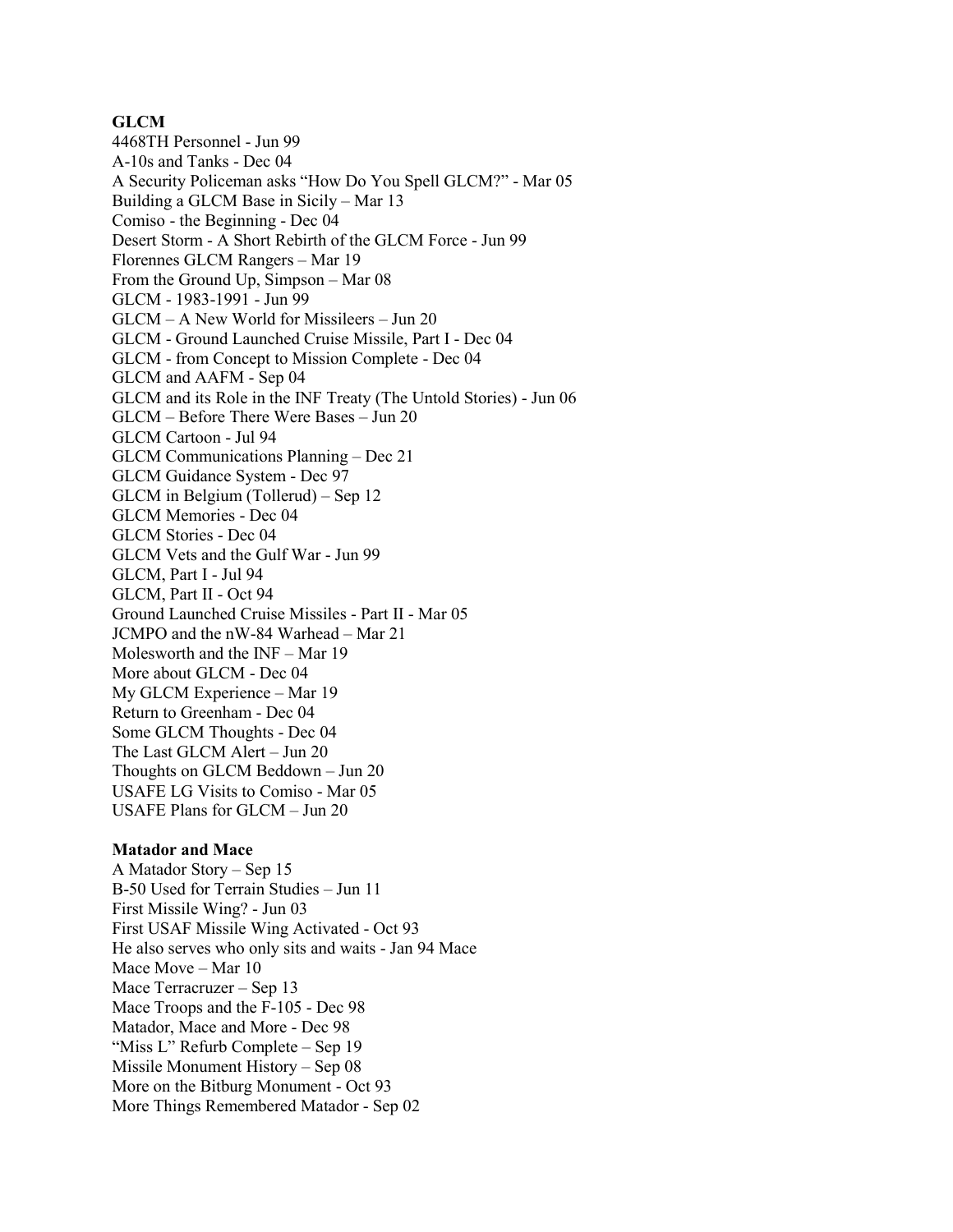Moving a Mace, Part  $II - Mar 12$ New & Improved Version! Matador - Sep 01 Operation AMLO... ...The Follow Through - Dec 98 Operation Mace Move – Jun 10 Painters Apply New Look To 587th Birds - Mar 04 TAC Missileers Plaque – Sep 08 Tactical Missile Alert Milestones – Dec 09 The Bitburg Monument - Jul 93 The Bitburg Monument – Jun 09 The Missile Badge Monument – Sep 19 The Rockets Point East - Apr 95 Matador USAFE CinC Dedicates Msl Memorial at Bitburg – Sep 08 USNA Class of 1964 - Cold War Warriors - Apr 95

## **Minuteman**

100 Million Hours and Still going Strong - Jul 95 MM 309th Missile Maintenance Group – Yesterday, Today and Tomorrow – Jun 21 321st Commanders - 1964-1998 - Jun 98 321st Strategic Missile Wing - The Beginning - Jun 98 32lst Missile Group Inactivation - Dec 97 341MW SELM - Sep 96 351MW Inactivates - Jul 95 351MW Update - Apr 95 351MW Update - Jan 95 44MW Closes - Jul 94 44th Missile Wing Inactivates - Apr 94 50 Years of Minuteman Alert – Sep 20 509MS Inactivates after 30 years - Jan 95 564th Missile Squadron Inactivated, Valerie Mullett – Sep 08 72 Hour Alerts – Dec 06 791MXS at Grand Forks Closes - Sep 99 90 MW Nuclear Surety Inspection – Dec 08 AF Alert Record Set - Jan 96 AF Global Strike Command Facts – Sept 14 AF Global Strike Force Improvements – Jun 14 AF Removes Last MMII - Jul 95 Air Guard and Missile security – Jun 13 Alignment Monuments – Dec 06 An Oen Letter to ICBM Professionals – Sep 20 And the Trucks we Rode In On – Jun19 Assessing HICS Degradation, Preserving Minuteman Survivability – Sep 21 Boeing Delivers Upgrades for ICBM Security Systems – Dec 09 Building 306 is Gone - Jun 03 Circuit Breaker Panel Likely Cause of Minot Fire - Mar 01 CSAF Overnights at MAF – Dec 16 Day in the Life of a Maintainer – Jun 19 "Deuce??" – Sep 08 Disappearing Access Road – Dec 18 DOD Eyes Conventional Bombs or Minuteman - Sep 02 Emergency Rocket Communications System – Dec 14 Evolution of the ICBM Depot – Jun 19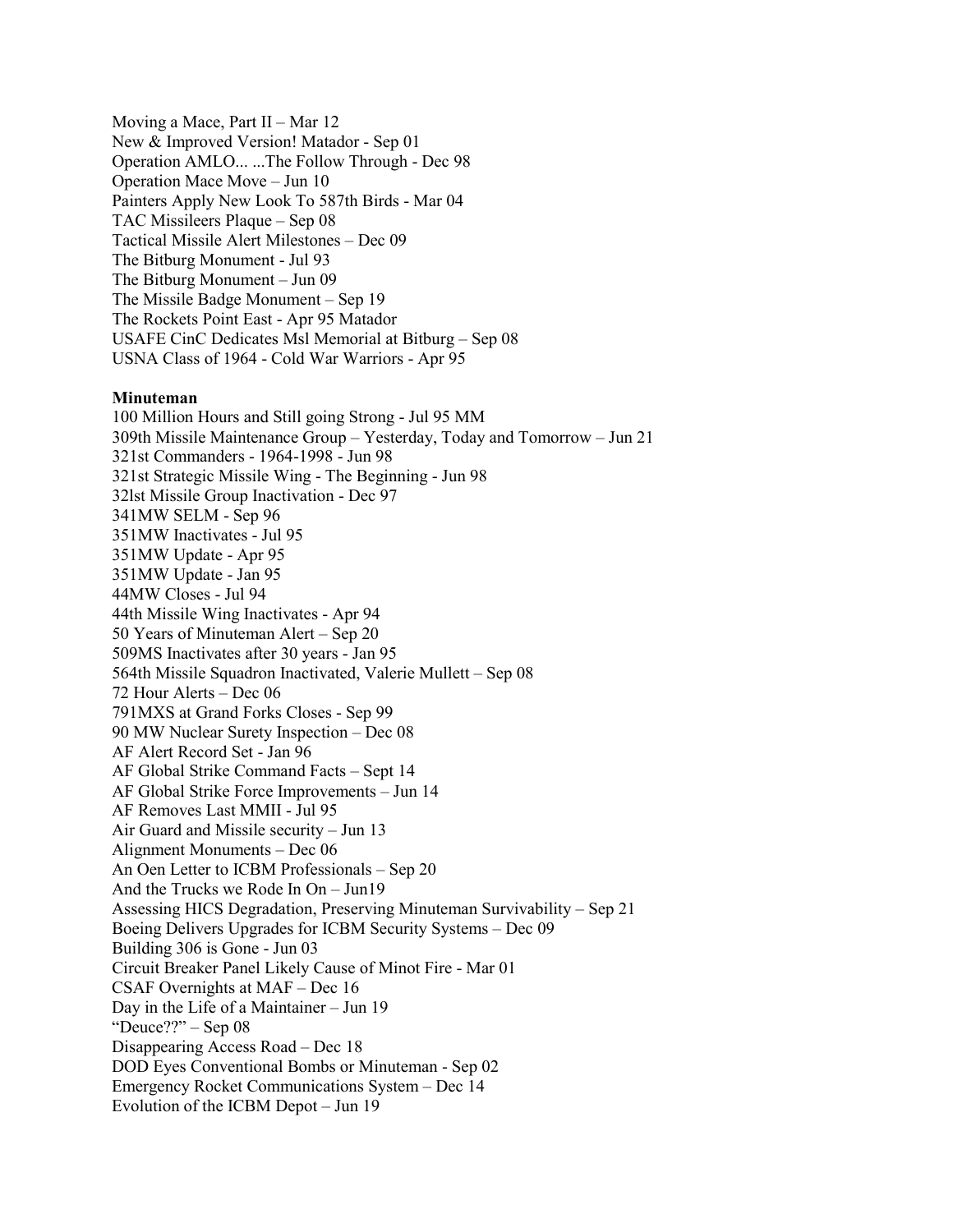Evolving with the System – Jun 07 Extend the Life of Minuteman - Sep 96 Extinguished - Crew Safe - Dec 00 Fire at Minuteman Site – Dec 08 Fire at Missile Alert Facility - Dec 00 Fire Destroys Minot Missile Alert Facility - Dec 00 First Air Guard Security Forces – Dec 08 First SANDS Class – Sep 16 For This, We Pull Alert - Sep 04 Grand Forks - the First Crews - Jun 98 Grand Forks Missile Group reaches Milestone - Sep 96 Hello, MOM – Mar 16 Historic Photo? – Sept 14 How about a night in a Minuteman LCF? - Sep 05 How Safe Are We - Jul 94 MM ICBM Strike Planning – Jun 07 Improving ICBM Comm – Mar 12 Keesler, Vandenberg Airmen Build Missile Maintenance Trainer – Jun 11 Last CTT? – Mar 08 Last Grand Forks Minuteman III Silo Destroyed - Sep 01 Launch Complex Questions – Sep 08 Launch Facility Upgrades – Mar 07 Lessons from the Past Learned the Hard Way - Oct 93 Long Life  $II -$  Sep 15 Maintenance Airmen Install Last 2020 Booster – Jun 11 Making it Without MMIV – Sep 07 Malmstrom Completes Guidance Replacement – Dec 07 Minot MAF Reopens - Jun 02 Minuteman, A Risky Leap Forward – Jun 16 Minuteman, A Risky Leap Forward, Follow-up – Sep 16 Minuteman Booster Replacement – Dec 06 Minuteman Comes and Goes - Sep 01 Minuteman Electromechanical Team Maintenance – Jun 19 Minuteman I and Cuba - Jun 02 Minuteman II Turns 50 – Sep 20 Minuteman on Alert at Vandenberg Cuban Crisis October l962 - Sep 02 Minuteman Refueling?? - Jun 06 Minuteman Snowcat – Sep 13 Modification Matrix for Minuteman – Jun 16 More on the Minuteman TE – Sep 13 Minuteman III Stage I Test – Dec 11 Minuteman III Sustainment – Dec 21 Minuteman III to GBSD – Sep 19 Minuteman Granite Marker – Sep 13 Minuteman Quiz – Sep 15 Missiles to be Off Target by 30 May - Apr 94 Missile Maintainers, Missileers and Facebook – Sep 13 MMII Returns as MSLS - Sep 96 MMIII Guidance Replacement - Sep 99 Models – Dec 07 Modification Matrix for Minuteman – Mar 16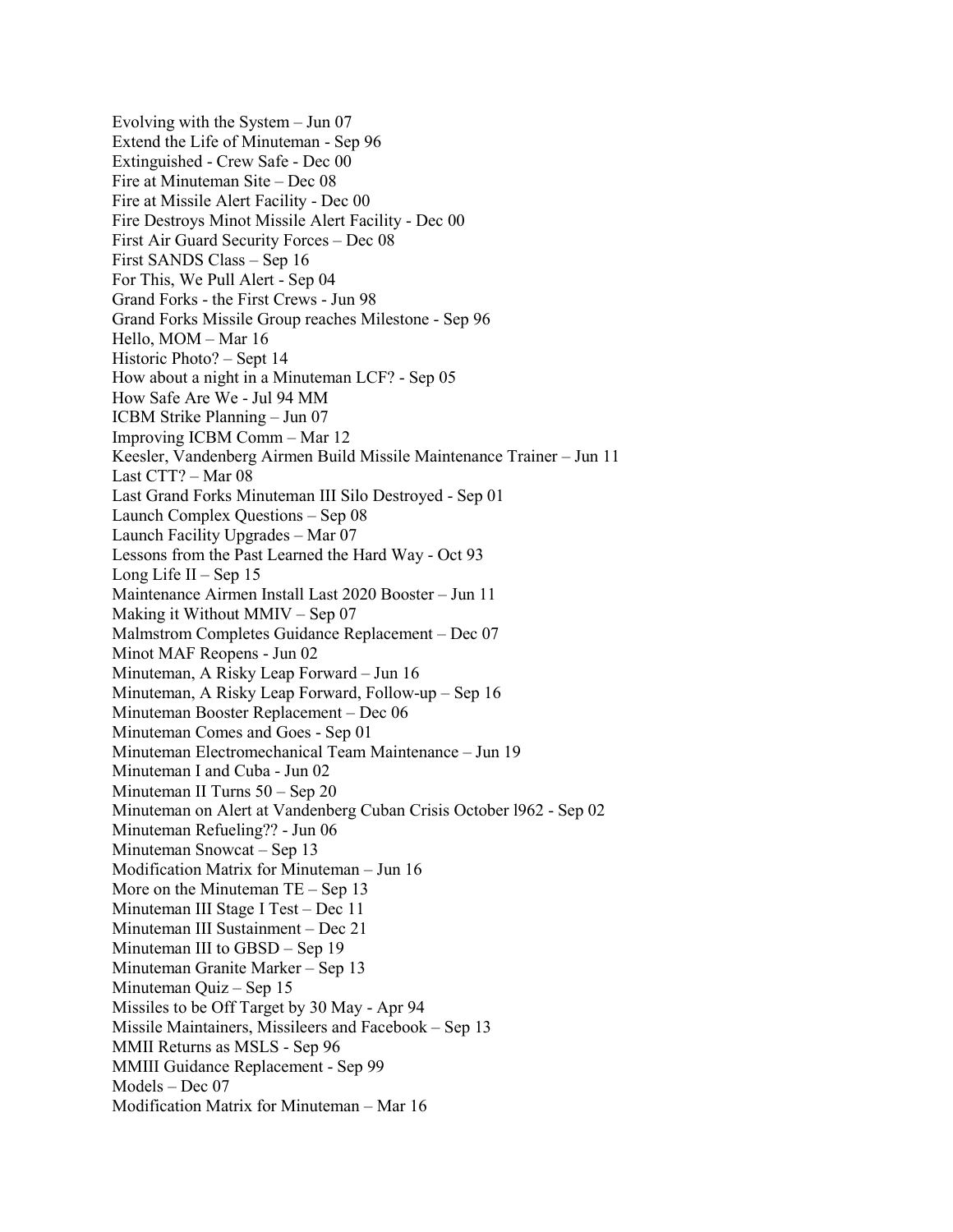More Early Days – Jun 07 New Missile Ops Programs – Sept 14 News About the Nuclear Force – Dec 14 New Missileer Pay, New Career Path – Dec 14 Omaha Trophy Winner 91MG - Apr 95 One Small (But Important) Step MM - Mar 04 New Remote Machine Gun – Mar 12 Pad Daddy - Mar 04 Programmed Depot Maintenance; A Major Milestone in Minuteman III Sustainment – Jun 19 Prompt Global Strike – Dec 06 Propulsion Replacement Program Complete, SRA Dillon White – Sep 09 Reservist Missileer – Dec 19 Return to the Field - A Visit to Malmstrom - Dec 00 Riding ALCS – Sept 14 Role of the ICBM – Dec 16 SecDef Visits Minot – Sep 16 Sentinel Warriors, Maj Gen Cotton – Sep 17 Sewage Lagoons – Why? – Jun 07 Shackling a MMIII - Sep 96 Some Minuteman Stories – Jun 13 Sustainment – Dec 14 The Smelly Code Change – Mar 13 Target and Alignment – Another View – Mar 07 Target and Alignment Officer at Malmstrom – Mar 07 Targeting at Ellsworth and Whiteman – Mar 07 Targeting Part I – Dec  $06$ Targeting Part II – Mar 07 Targeting Part III – Jun 07 The 321st - 1964 to 1998 - Jun 98 The Colonel's Car - Aug 97 The Concept, the Reality, Herbert Morris – Sep 08 The Deuce is Gone – Sep 08 The Early History of the 321st - Jun 98 The Great Wing VI Airlift - Jun 98 The "Hole" Story, by Greg Ogletree – Jun 10 This was 306 - Jun 03 Three Days at F-11 – Dec11 Three Man Crews, 1965 – Dec 06 Transporter Logos Salute Montana Counties – Jun 11 Warren SELM Test- Sep 11 Welcome to Malmstrom from the Commander – Sep 12 What RV is This? – Mar 18 Whiteman Missile Refurb – Dec 15 Wind Turbines in the Missile Field – Sep 19 Wing Operations Center – Dec 14 Workers Dismantling 300 Midwestern Missile Sites - Apr 94

## **Missileer Career Stories**

A Different Missile Job – Mar 15 A Missile Career and Travel – Jun 15 Another Missileer's Story, Salo – Jun 16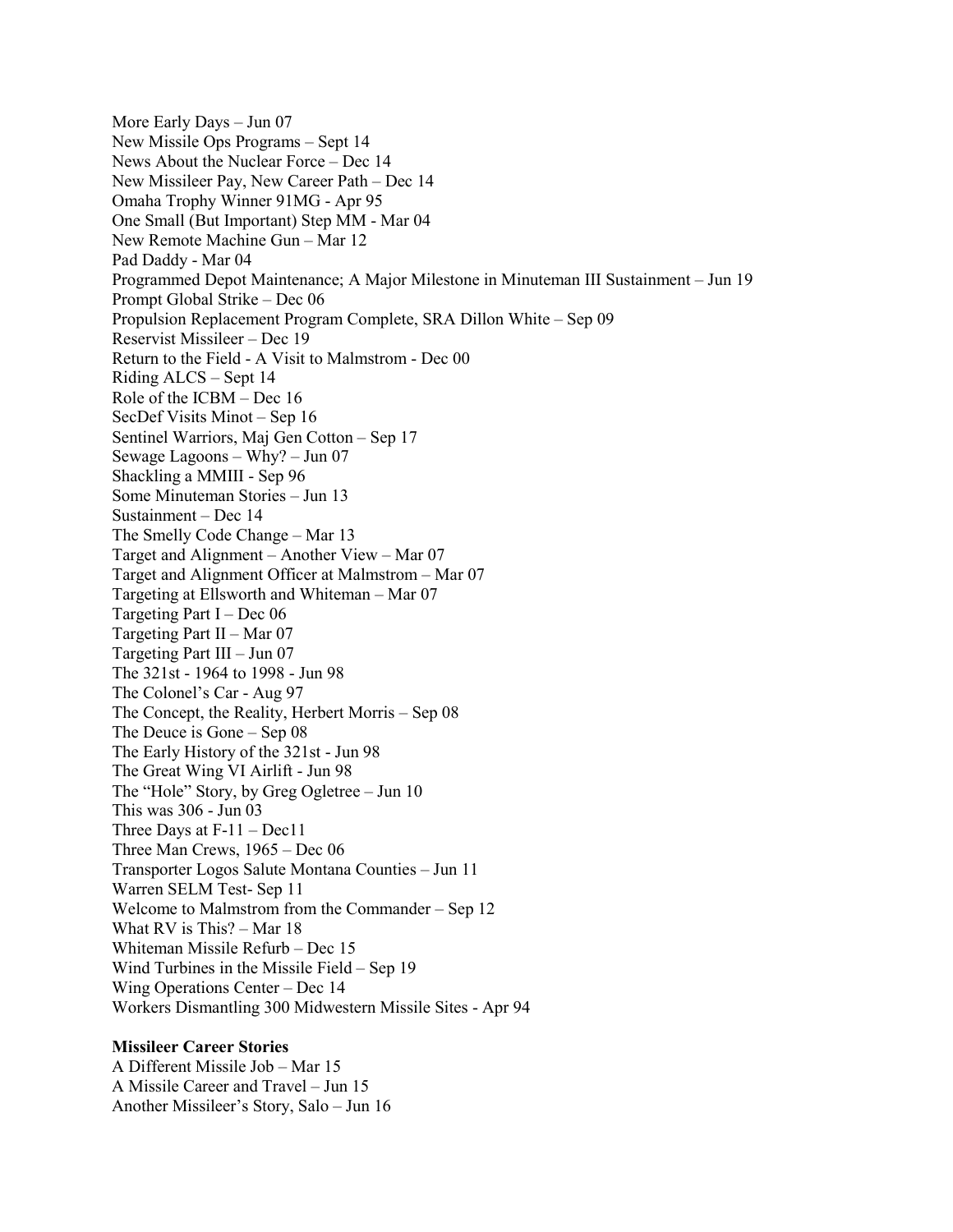Another What Missileers Do – Sep 10 Confronting a Missileer;'s Biggest Enemy, The Russians – Sep 18 How I Got Into Missiles, Part I (Andrew, Dunkin, Garcia, Glenn, abenick, Hardy, Hilliard, Kelchner, Kelley, Kenderes, Marsh, McMahon, Parker, Roberts, Silliman, Simpson, Sims, Smith, Whiteside, Young – Dec 13 How I Got Into Missiles, Part II, Aldrich, Bernstein, Chappell, Dennis, Dooley, Gaspar, Giles, Hayles, Johnson, Kasmarik, Kereck, Kuehl, Mercer, Nedimeyer, Schacht, Sekella, Shires, Spencer, Trimarchi, Tully – Mar 14 How I Got Into Missiles, Part III, Bennett, Bitner, Cavalli, Conrad, Coon, Gervais, Getz, Hines, Jackson, Jewett, Knapp, Lindgren, Moorman, Roberts, Sanders, Simms, Somerset, Tepfenhardt, Waters– Jun 14 How I Got Into Missiles, Part IV, Albert, Brown, Couch, Fedor, Forbes, Garza, Sutter – Sept 14 How I Got Into Missiles, Part V, Rice – Mar15 How I got Into Missiles, Rice, Slagle – Jun 15 Life After Missile Duty – Dec 08 Meet Monte Watts – Sep 21 Meet Your AAFM Members, Part I – Dec 20 Meet Your AAFM Members, Part II – Mar 21 Meet Your AAFM Members, Part III – Jun 21 and Space AFSCs Split – Mar 13 Missileers in Public Service, Part I – Mar 20 Missileers in Public Service Part I individual stories, Tom Reed, Jay Bl;ock, Chuck Gregory, Ben Hines, Richard Anderson, Dave Dennis, Gill Goering, Brian Boner, John Ellen and Don Glenn – Mar 20 Missileers in Public Service, Part II – Dave Kierem More Missileer Stories, Martino, Harrison, Martens – Sep 15 My Journey in Missiles, Simpson, Parker, Kenderes, Habenick – Jun 18 My Journey in Missiles, Wolfe, Kelchner- Sep 18 My Journey in Missiles, Phelan – Dec 18 Overseas Tours for Missileers – Mar 15 Reflections of a Career Missileer - Jan 96 What Missileers Did After… - Dec 08 What Missileers Did, Part II – Mar 09 What Missileers Did, Part III – Jun 09 Who Really is a Missileer? – Mar 12 Why I Love Being a Missileer – Jun 14 Women in Missiles – Mar 08 Women in the Missile Force – Jun 08 Women in Missiles, A Follow Up – Sep 08 **Missileers - People Stories** 1600 Miles South by Walter Greene – Sep 10 742MS Wins Phillips - Jul 95 A Blast from the Past – Sept 14 A Higher Calling by David Lien – Mar 11 A Man of Many Firsts - Jun 98 A Member's View from the Outside – Dec 16 A Note to AAFM from Gen Schriever - Jun 03

AAFM member Dwyer Honored - Mar 98 Extra

AFSPC Leader Retires - Mar 06

Atomic Veterans – Mar 08

"Band" of Brothers – Dec 12 Cold War Warrior, Part I, by John Stone – Dec 09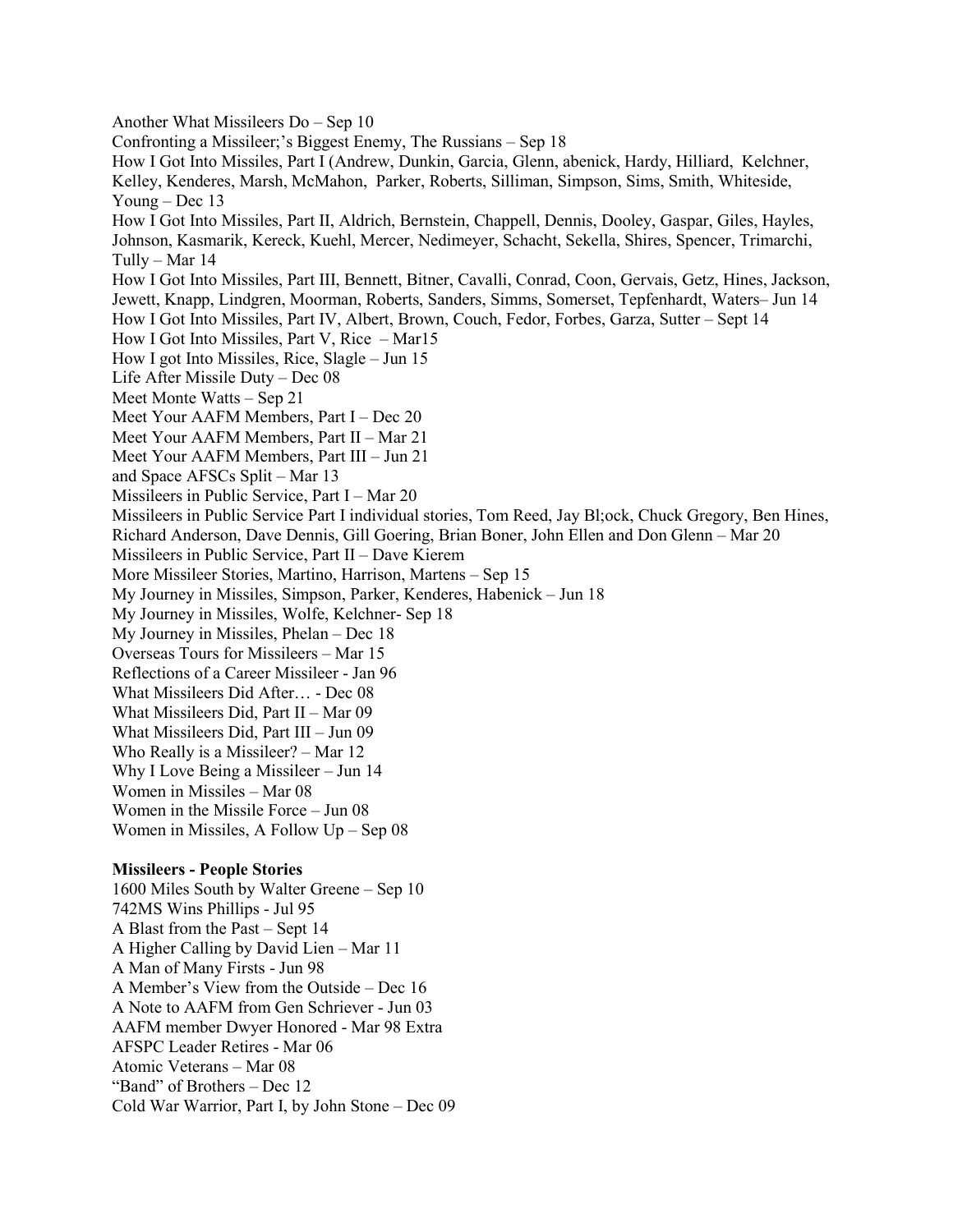Cold War Warrior, Part II, by John Stone – Mar 10 Cold War Warrior, Part III, by John Stone – Jun 10 Cold War Warrior, Part IV, by John Stone – Sep 10 Cold War Warrior, Part V, by John Stone – Dec 10 Colors – Sep 15 Enlisted Vice Commandant – Mar 08 Father of Air Force Space and Missile Programs Visits Florida Bases - Dec 99 First Woman to Command Operation Combat Squadron - Jul 93 Former Astronaut takes command of AF Space Command - Jun 06 From a Wing Point of View, Ron Buchert – Jun 08 General Cottton Takes Command of AFGSC – Sep 21 General Schriever's Old Timers Reunion - Jun 03 fGlobal Strike Heritage: A Father-Daughter Remembrance – Jun 11 How Many Missileers Are There? – Mar 17 In Memory of Lt Col Don Baldwin - Jan 96 Job Opportunities – Dec 10 Kehler - "The Future of Space is Now" – Dec 07 MGen Linhard Dies - Sep 96 Missile Godfather Hangs up his Badge - Jan 96 Missileers and Politics – Dec 16 Missileer Health Issues – Jun 12 Missileer Health Issues – Dec 16 Missileer in Space – Sep 21 Missileers in the News – Jun 13 Missileers, Inspections, Morale – Jun 13 MSL FXR License - Sep 96 My Nuclear Life Podcast – Sep 21 New Air Guard Thunderbird Pilot was Missileer – Jun 08 New Brigadier Generals - Dec 97 Extra Noise – The Titan Missile Launch, Tom Garcia – Jun 09 Only the Best Go North, Mary Grabulis – Jun 08 Opening the Minuteman Blast Doors to Women, Linda Aldrich – Jun 08 Rebuilding a Missile Cadre – Jun 08 SAC Hall of Fame – Mar 17 School House Rock – Dec 21 Share Your Alert Stories with Hollywood – Sep 20 Silent Sentinels, David Lien – Mar 09 Son of Stump - Jun 05 That's Part of My Job? – Dec 16 The General and the Polaris – Mar 12 Thirty Years Since…, Patricia Fornes – Jun 08 USAFA Cadets Visit Warren - Mar 15 Veterans recall, honor SAC History - Sep 00 Veterans in Blue 2017 – Dec 17 What Being a Missileer Means to Me – by Stuart Phelan – Sep 16 Young officers get inside "look" at USAF Space Mission – Sep 00

#### **Missile Models**

Minuteman Model Project - Sep 97 Minuteman Models - Sep 06 Minuteman Models – Dec 09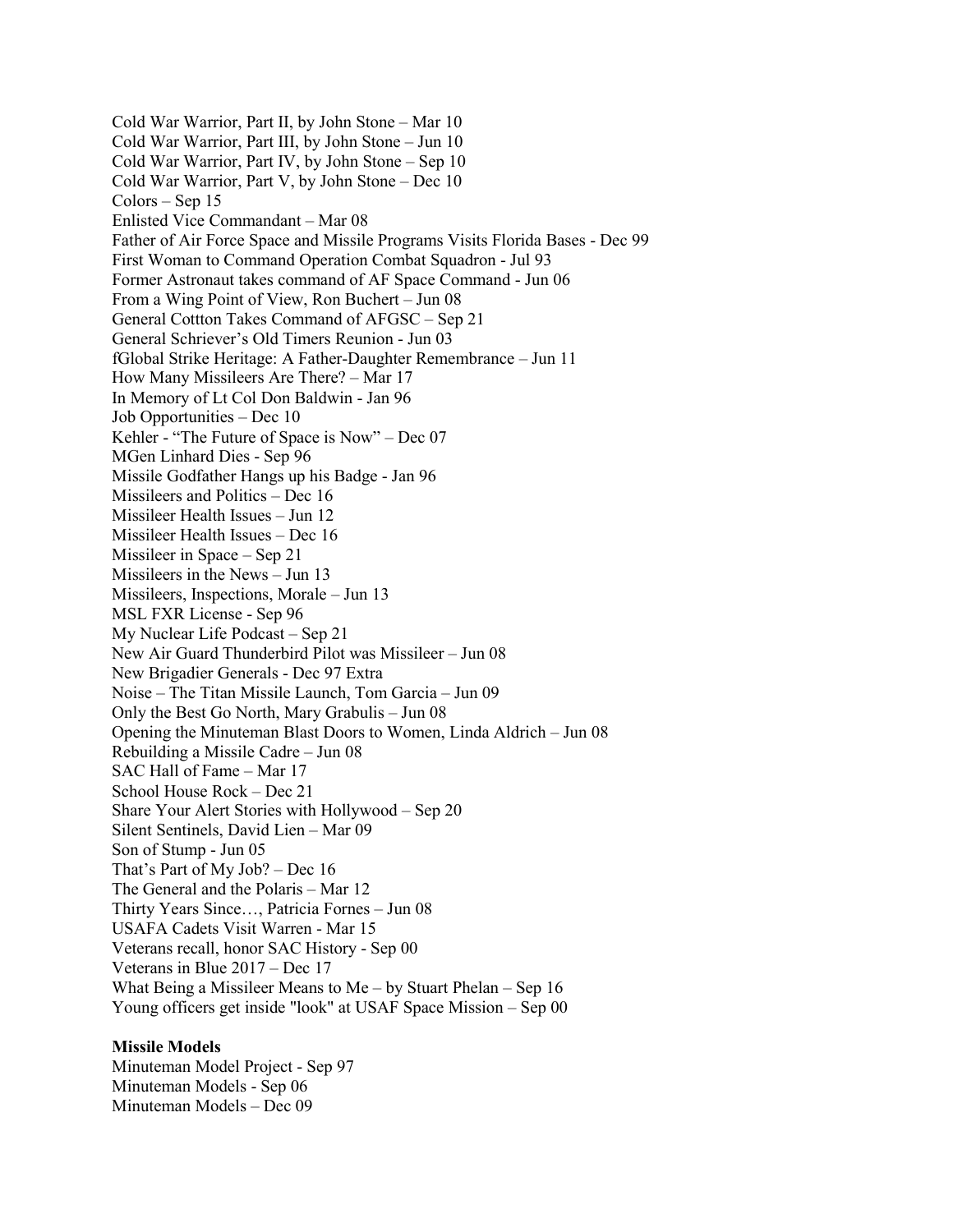Missile Models - Mar 99 Missile Models – Sep 08 Missile Models – Dec 08 Missile Models at Sheppard - Mar 05 Missile Models on Display – Sep 17 Models – Dec 07 New Minuteman III Model – Jun 12 New Prints and Models – Dec 14

# **Museums, Memorials and Heritage**

 $5<sup>th</sup>$  Calvary – Dec 20 90th Space Wing and the South Dakota Missile Sites - Dec 00 490MS History Project - Dec 03 51 MMS Plaque – Dec 11 AAFM Funds Hill Aerospace Museum Snark - Aug 97 AAFM Funds MPT Move - Dec 00 AAFM Museum Brochure Program – Mar 20 AAFN On-Line Museum – Mar 16 Air Force Museum needs Missile Displays - Jan 95 A Look at Four Museums (Plattsburgh, MiMi, Altus, Indiana – Mar 15 A New Titan Museum Site – Mar 20 Altus Museum - Sep 03 An Arkansas Museum – Jun 15 An Update on the Cold War Museum - Sep 06 Artifacts for the AF Museum? - Jun 05 Atlas Bracing – Dec 08 Atlas Display Honored - Sep 04 Atlas Historical Society - Jun 00 Atlas ICBM Model – Sep 17 Atomic Museum Fact Sheets - Dec 99 Blast from the Past - Titan Missile Museum Oct 95 Change and Growth for the Titan Missile Museum - Mar 05 Cold War Exhibit at the Clinton County Museum – Dec 10 Cold War Museum - Dec 03 Cold War Museum Briefing – Jun 19 Cold War Museum Update – Dec 09 Cooperstown Oscar-0 Update, Becky Meidinger – Mar 09 Enlisted Heritage Hall Seeks Missile Artifacts – Dec 18 Evergreen Space Museum Titan – Jun 08 Free Access to National Parks for Vets – Dec 20 Grand Forks MAF Antenna – Jun 20 Greetings from Oscar-0 – Dec 17 Help the National Museum of the USAF Preserve Your History - Sep 05 Hound Dog Renovation - Mar 05 Lewiston Missile – Sep 15 Mace Missile Display Dedicated - Dec 97 Malmstrom Museum - A Visit by your Executive Director - Jun 99 March Minuteman Moved - Sep 99 Memorabilia Presented to AF Museum by TAC Missileers – Sep 09 MIMI Announces New Hours – Mar 11 MiMi – Delta-09 Ultrasound – Dec21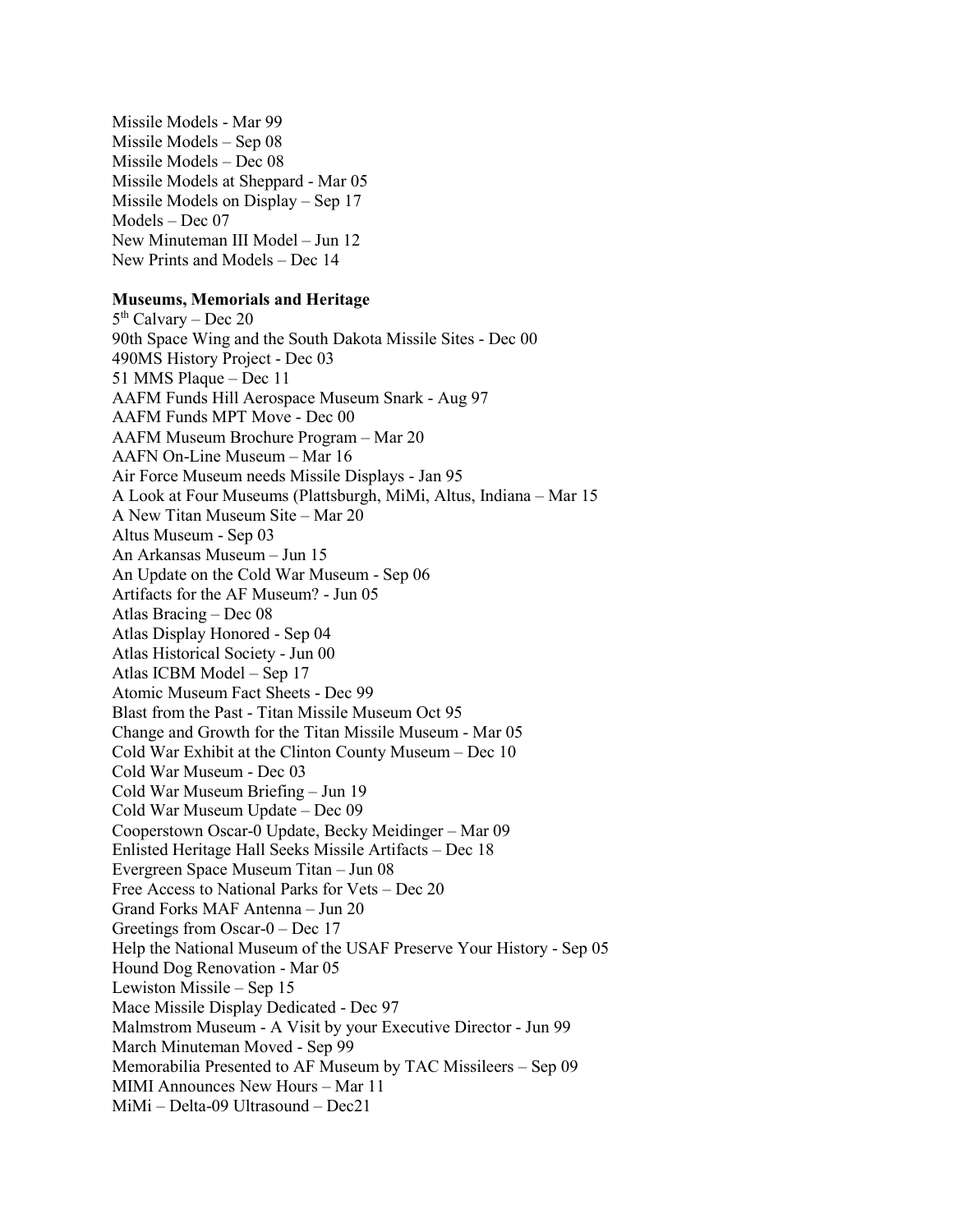MiMi Dedication Ceremony – Jun 15 MiMi Fees – Jun 18 MiMi News – Sep 17 MiMi – Not Your Average National Park – Dec 21 MiMi Update – Sep 16 MiMi Special Exhibit "Silent Silos: South Dakota's Missile Field" – Jun 19 MIMI Soars to New Heights - Jun 06 Minuteman II Relocated - Mar 99 Minuteman III Display - Dec 05 Minuteman Missile NHS – Mar 15 Minuteman Missile NHS News – Mar 16 Minuteman Missile NHS Update – Jun 16 Minuteman Missile NHS Update – Dec 18 Minuteman Missile NHS Update – Mar 19 Minuteman Missile Tours 2008 – Jun 08 Minuteman Returns to South Dakota - Sep 01 Missile Retired after 37 years of Academy Service – Sep 08 Missile Site Tours, Vandenberg - Jan 95 Missiles and Presidential Museums – Dec 16 MM National Historic Site - Jun 05 Molesworth Request – Mar 20 Museums - Dec 98 Museums to Visit - Dec 96 Museum Update – Sep 11 My Tour Guide was Russian? – Jun 08 New Minuteman Historic Site - Dec 02 National Museum of the AF and ICBMs – Sep 20 New Missile Museum Projects – Mar 08 New SAC Museum - Sep 98 Extra North Dakota Missile Site – Sep 07 Ohio History Day Winners – Jun 18 Octave Chanute Museum - Mar 97 Oscar-Zero Opens – Sep 09 Oscar-Zero Reunion – Dec 09 Patches for Museum – Mar 17 Patrick Navaho – Dec 16 Peacekeeper MAF Open! – Mar 20 Peacekeeper Missile for Museum at Albuquerque – Jun 11 Peterson Museum Progress - Jun 05 Preserving our Heritage - Mar 97 Push a Button, Turn a Key – Jun 17 RRMMSHS – A Legacy of the Cold War's Frontline in North Dakota – Dec 21 Q-01 and National Park Status – Mar 20 Q-01 Museum – Mar 17 Q-01 Update – Dec 17 Quebec-01 Update – Jun 18 Refurbished Hound Dog for South Dakota Museum – Jun 11 SAC Memorial - Dec 05 SAC Memorial - Jun 06 SAC Memorial - Mar 06 SAC Memorial – Dec 07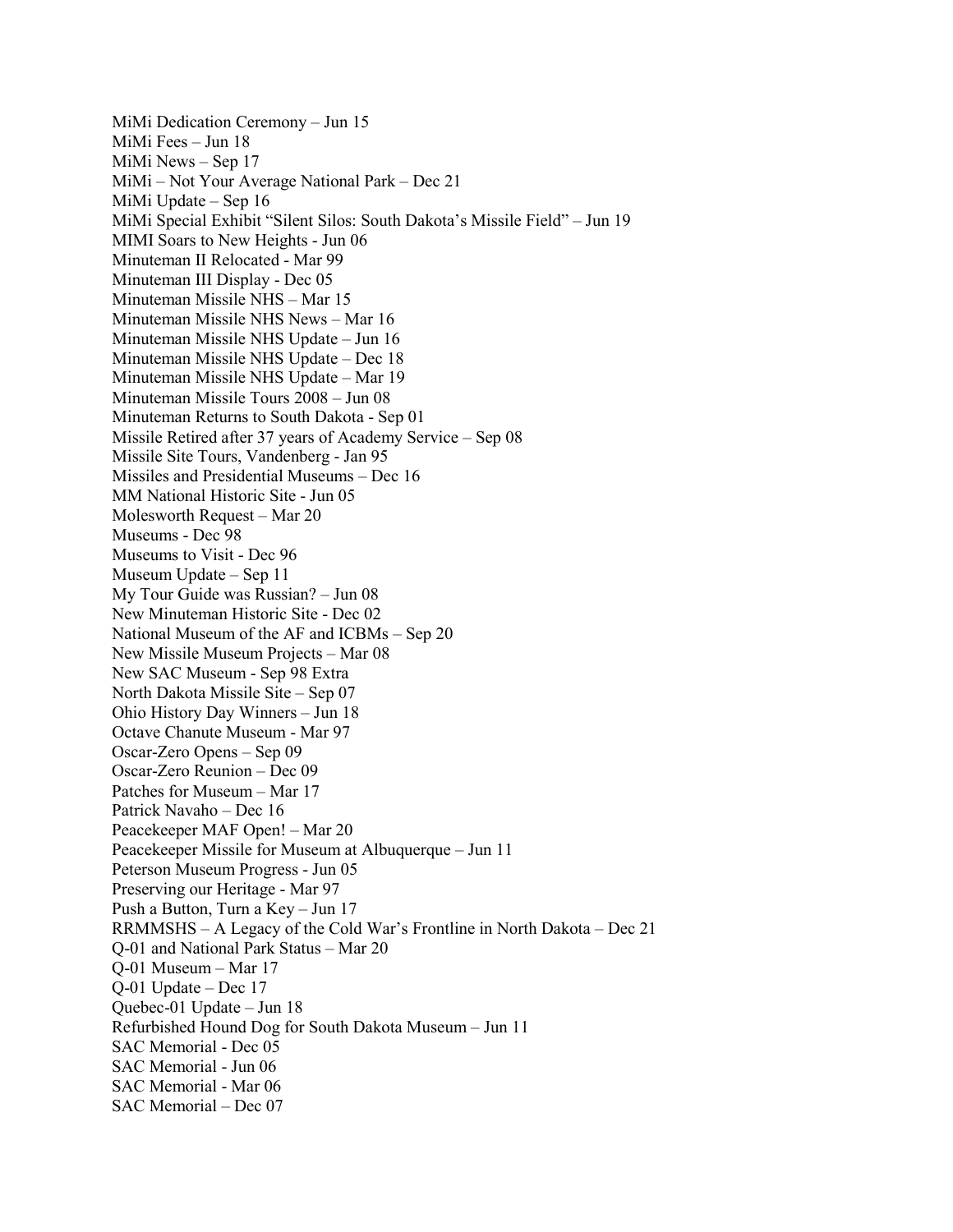Silent Silos Recognition – Sep 20 South Dakota Air and Space Museum - Jul 93 South Dakota Titan I – Sep 17 Spanish Military Museum – Sep 08 Spanish Military Museum – Dec 08 Standing Tall, Thea Skinner – Sep 09 The First Minuteman V-1 Report - Sep 01 The History of a Vision - Atlas E Site - Jun 01 The New York Missiles - Jun 00 Travis Hounddog – Mar 10 Titan I Missile Display in South Dakota – Mar 16 Titan Missile Museum Plans New Visitor Center - Jun 99 Uniforms and other Missile Items for the NMUSAF – Sep 09 USAF Security Police Museum Seeks Atlas/Titan Info – Dec 15 Vandenberg is AIAA Historic Site – Jun 09 Volunteer for MIMI – Dec 07 Walker Museum – Sep 10 Walker Museum Update – Dec 11 Walker Museum Opens – Dec 10 Where Can I Find a Matador? - Sep 01 Where is the 44th Missile Wing's Static Display Missile Now? Whiteman Museum – Sep 15

## **Patches, Badges and Symbols**

72 Hour Alert Pin – Dec 16 AAFM Patch Donation to 20 AF – Sep 21 AAFM President Comments on New Badge - Dec 04 Black Hills Gold Missile Pins - Mar 00 Black Hills Gold Missile Pins - Dec 99 Black Hills Gold Missile Pins - Jun 00 Change to the Space Badge – Dec 13 Cold War Veterans Association Launches Cold War Victory Medal Petition – Dec 04 Combat Readiness Medal – Mar 11 Competition Patches – Jun 21 Greg Ogletree's Patches - Jun 06 Greg Ogletree's Patches - Sep 06 Historic First Missile Badge Presented to AFSPC - Dec 05 Minuteman Decals – Sep 21 Missile Badge Birthday – Mar 17 Missile Badge Pins - Mar 99 Missile Badge Pins - Dec 01 Missile Badge Pins - Dec 98 Missile Badge Pins - Jun 99 Missile Patch Gallery – sep 21 Moore Missileer? - Jun 01 New Air Force Logo?? - Mar 00 New Nuclear Deterrence Operations Service Medal – Dec 14 New Missile and Space badge - Dec 04 New Space Badge Update - Sep 05 New Space Badge Wear - Dec 05 Officials Bring Back Missile Badge, Missile Wings – Jun 08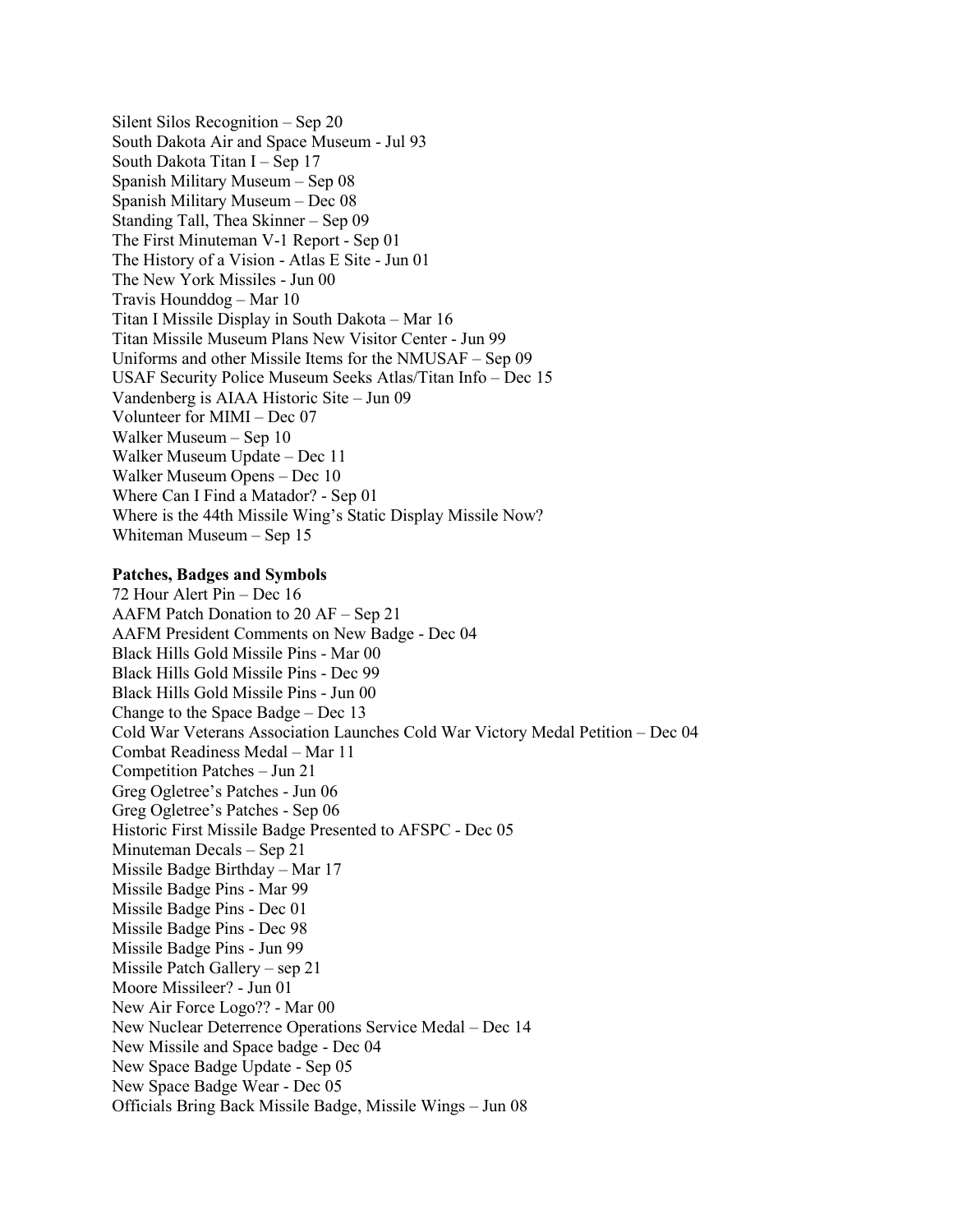Patch Gallery – Jun 21 Short History of our Badge – Mar 17 The Combat Crew Badge – Dec 10 The Missile Badge - Greg Ogletree - Apr 93 The Missile Badge – 50 Years Old – Jun 08 The Missile Badge – 50 Years ago and it's back – Jun 08 The Missile Badge - 60 Years – Jun18 The Missile Badge Monument – Sep 19 The STRATCOM Patch - Mar 04 Vigilant Vector: New badge, New Program, New Rules - Dec 05

## **Peacekeeper and Small ICBM**

1st Silo Launch of Peacekeeper - Sep 96 1st START Destruction of PK - Sep 96 Magnificent MX makes it debut - Sep 96 Missileers Turn Keys to Test America's Defenses - Dec 00  $MX$  Basing, Part I – Dec 06 MX Basing, Part II – Mar 07 Offutt Team Launches Peacekeeper - Oct 95 Peacekeeper Deactivation - Sep 05 Peacekeeper Maintenance – The Next Generation – Jun 19 Peacekeeper Milestones - Sep 96 Peacekeeper Rail Garrison – Sep 13 Peacekeeper Soon History - Jun 05 Simulated Electronic Launch – Peacekeeper – Sep 21 Small ICBM – Jun 13 The Two Transporters – Dec 08

#### **Poetry, Cartoons and Drawings**

AAFM Poetry Collection – Dec 15 Crossroads@50, by Bob Wyckoff – Dec 09 Elegy to a Silo Queen - Apr 95 Last Launch, Going Home – Sep 13 Launch Operator Course card - Dec 05 LIFTOFF - Jun 06 McKee Cold War cartoon - Mar 99 Minuteman III Poem – Mar 15 Missile Cartoon – Sep 21 Missile Cartoon – Dec 21 Missileer Revisited - Jan 95 Missile Maintenance, Bob Wyckoff – Sep 11 Missile Maintainers, Bob Wyckoff – Dec 18 New Poetry from Bob Wyckoff - Jun 06 The SAC Freedom Fighter – Dec 09 Victors In the Cold War - Jun 06 We are Air Force Missileers - Jun 00, Dec 15, Mar 17, Sep 18

#### **Recognition**

2000 Space and Missile Award Winners - Sep 01 AAFM Board Member CMSgt (Ret) Kenderes Recognized - Sep 04 AAFM Board Member Inducted into AF Enlisted Heritage Hall - Sep 04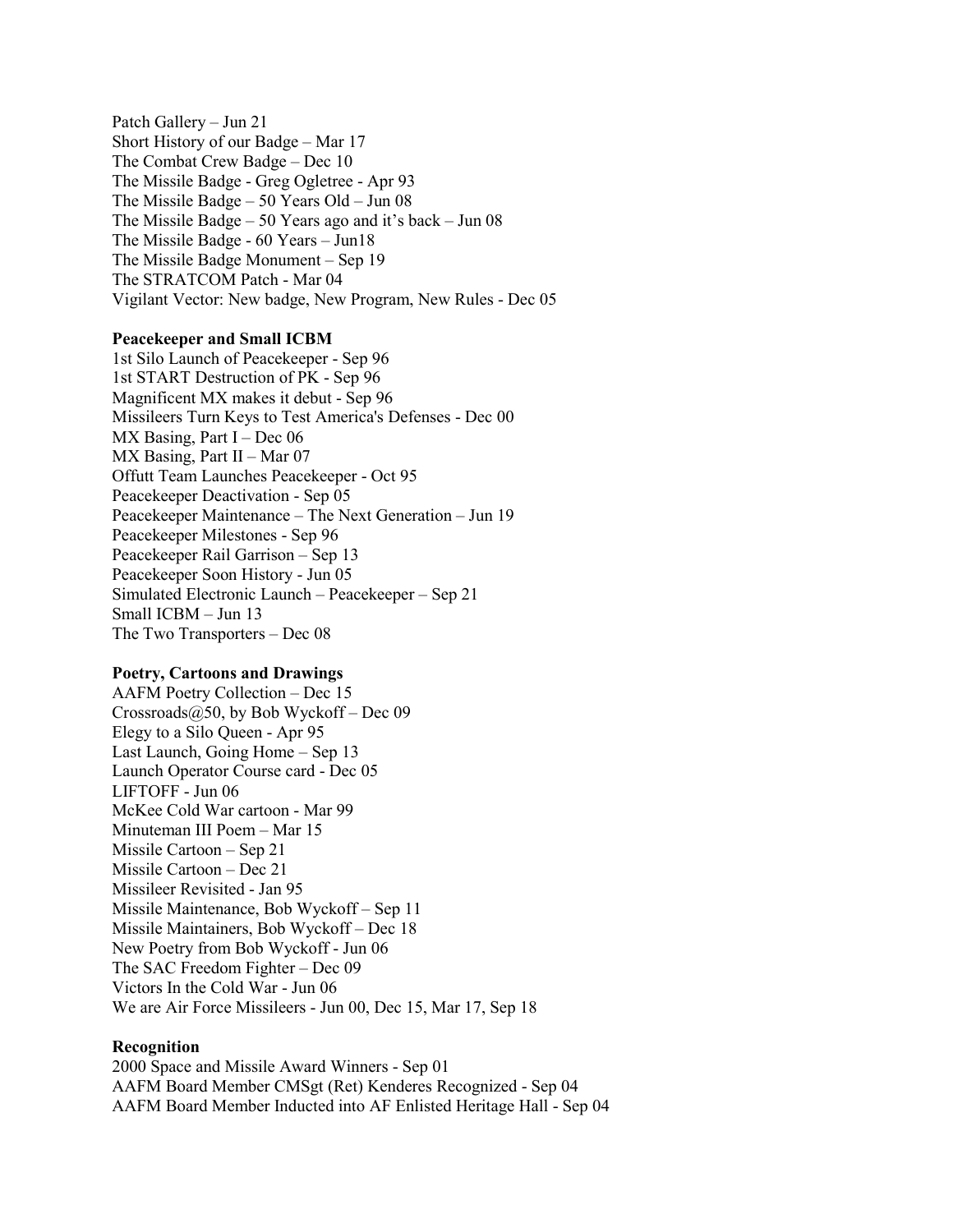AAFM Chief Enters Hall of Fame - Mar 04 AAFM Squadron Awards - Apr 94 AFSPC Enlisted Recognition - Jun 01 AFGSC Maintenance Awards – Jun 13 AFSPC Enlisted Recognition - Jun 02 AFSPC Honors 6 Space, Missile Pioneers - Sep 06 AFSPC Honors Early Space Pioneers - Dec 00 Air Force Space Command Enlisted Recognition Program - Jun 03 Annual Program Honors Pioneers - Sep 04 A Tribute to General John Gordon – Jun 20 Best in the AF - 12 OAY for 1995 - Oct 95 California AFA man of the Year - Oct 93 DOD Tester of the Year - Jul 95 New SAC Hall of Fame – Jun 16 Payne and Phillips Awards - Mar 98 Extra Payne Award – Sep 10 Phillips Award Winner – Jun 10Recognizing Outstanding Missileers – Dec 07 Space and Missile Pioneers Meet - Jun 03 Space and Missile Pioneers Inducted – Sep 09 Twelve Outstanding Airmen - Jun 06 White Trophy – Dec 06

# **Reunions**

12MS Reunion - Dec 03 12th Missile Squadron "Red Dawgs" Host Second Reunion - Sep 05 308SMW - the First Reunion - Dec 05 30th Year Gemini Reunion Held In Florida - Aug 97 341SMW QC Reunion - Sep 03 341st 25th Anniversary Print – Dec 06 45th Anniversary Reunion for 1st Minuteman Launch - Mar 06 485th TNW (GLCM) Reunion – Jun 08 485 TMW Reunion – Jun 13 455/91 MIMS Reunion – Jun 13 51MMS Reunion - Jul 95 548SMS - First Reunion - Sep 03 551SMS Bench - Sep 05 564MS Heritage - Jun 01 564MS Heritage Dinner - Dec 00 564th Heritage – Mar 07 576FLTS Hosts Historic Crew Reunion - Sep 03 AMMS Alumni - Dec 01 Change and Growth for the Titan Missile Museum - Mar 05 FIRST HOMECOMING - Jun 03 Geodetic Survey Squadron Reunion – Sep 09 Grand Forks Reunion – Dec 10 ICBM Heritage Day - Dec 04 Minot Reunion 2014 – Dec 14 Nuclear Weapons Pioneer Speaks at 51 MMS Reunion, Peter Taylor – Jun 09 Reunion of the 1st, 69th and 11th Pilotless Bomber Squadrons - Dec 98 SAC 2000 - Dec 99 TAC Missileers Reunion - "The Joe Perkins Group from Florida"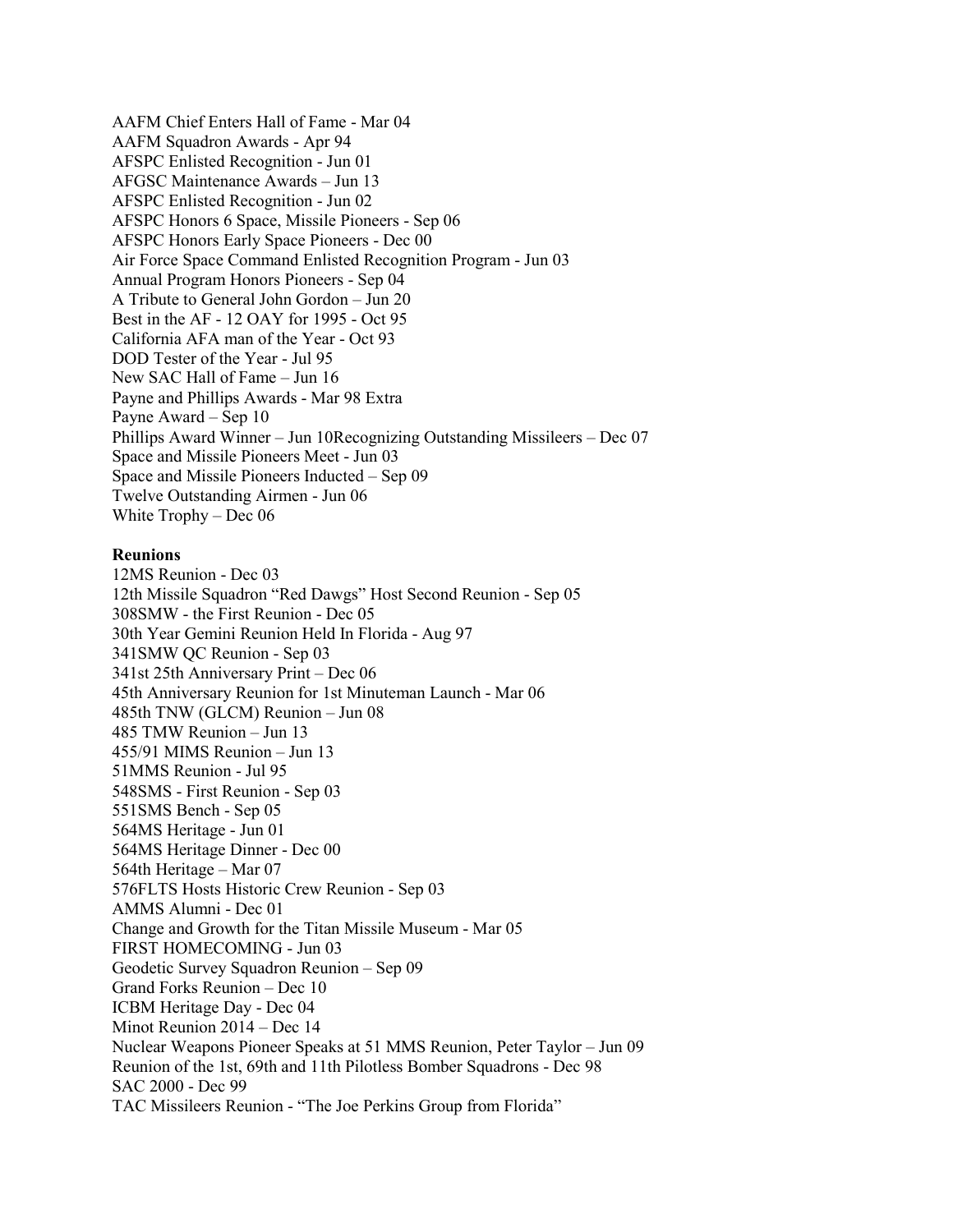TAC Missileers Reunion - Sep 03 The Society of SAC - Apr 93 Where is the 44th Missile Wing's Static Display Missile Now? – Sep 05 Whiteman Reunions – Jun 08 Whiteman Reunion 2017 – Jun 17

# **Space**

AAFM and Space - Mar 98 Extra AF Launches Rocket from Kodiak Island - Jun 02 AFSPC Streamlines Launch Operations - Dec 03 Joint Space Operations Center opens at Vandenberg – Jun 05 Leading the way in Space! - Dec 03 Kehler: "The Future of Space is Now" – Dec 07 Military, Space Info on the Web - Sep 96 Missileers and Space - Dec 97 Schriever AFB - Mar 98 Extra Space Command and the Brown Paper Bag – Mar 12 The Incredible Defense Support Program Satellite - Mar 06

## **START, INF, Treaties, Soviet and Russian Programs**

DOD and the New START – Jun 13 Missileers and the INF – Mar 19New START – Mar 17 New START Fact Sheet – Jun 13 Possible Nuclear Cuts – Jun 13 Red Bear on the Prowl - Strategic Defense in the Soviet Union and Russia - Part II - Dec 05 Red Bear on the Prowl - Strategic Defense in the Soviet Union and Russia - Part I - Sep 05 From Hell and Back - Jan 96 Russian ICBM, US Satellite? - Dec 98 Russian Inspectors Arrive - Apr 95 Russian Minister of Defense Implodes Missile Silo - Oct 95 Russian Missilers Tour Vandenberg - Jan 95 Russians Visit Vandenberg - Jan 94 Strategic Arms Reduction Treaty Media Day - Apr 95 Strategic Arms Reduction Treaty, Part I - Apr 94 Strategic Arms Reduction Treaty, Part II - Jul 94 The Missileer Eye Doctor and the Russians -Aug 97 US Helping Russians to turn Weapons Plants to Peaceful Use - Sep 96

## **Thor**

Another Time Revisited - Sep 98 The Story Behind Thor 151 - Sep 96 Thor Transporter-Erector – Sep 13

## **Titan I**

A Little Humor, Nelson – Mar 08 Almost a Catastrophe - Jan 94 Getting Started in Titan I - 1961 - Dec 01 ICBM Milestones - Dec 01 ICBMs in the 1960s - Part II - Jun 02 ICBMs in the 1960s - Part III - Sep 02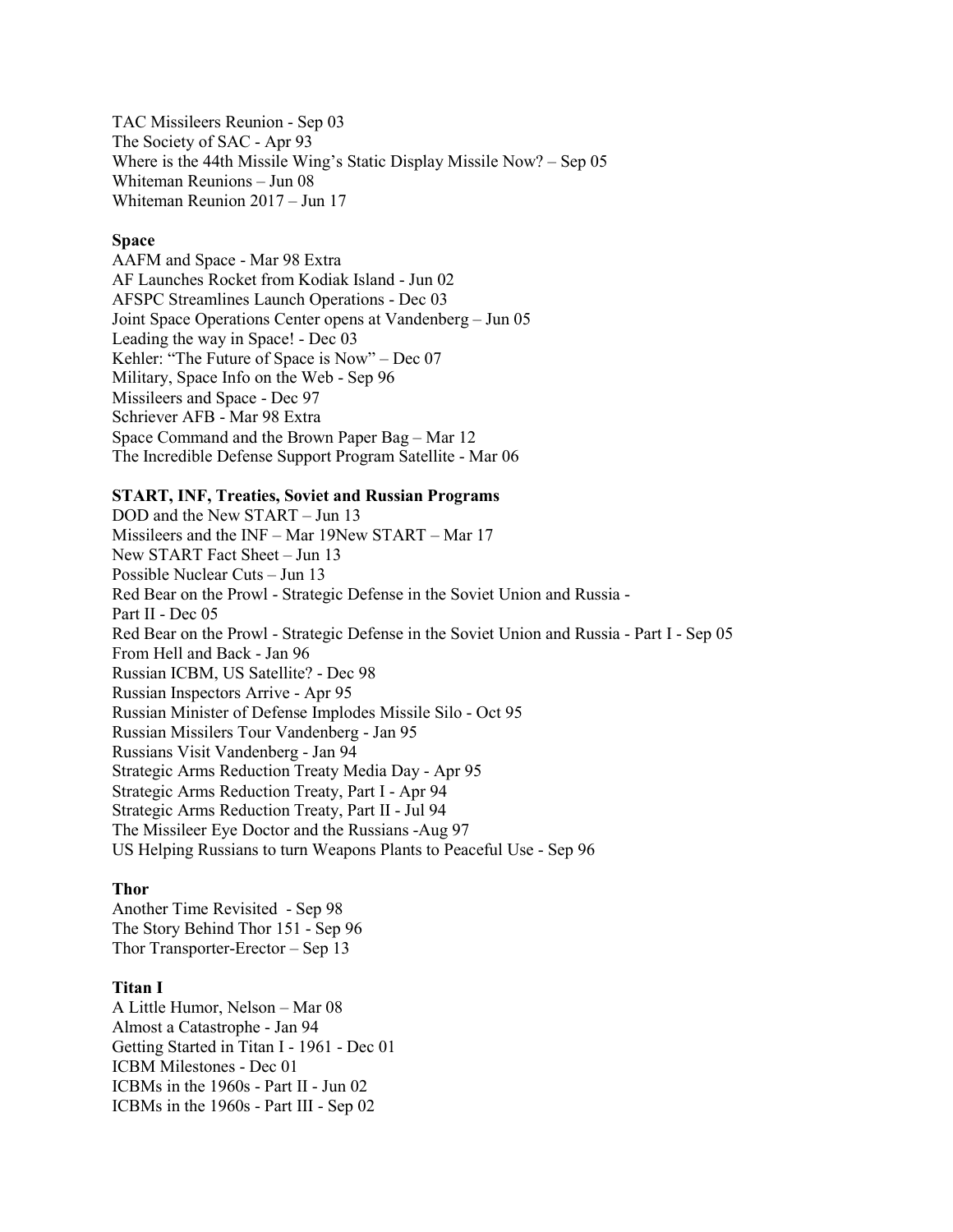ICBMs in the 1960s -Part IV - Dec 02 Launch of the Blue Gander Door - Jan 96 LOX and RP-1 - Fire Waiting to Happen - Sep 06 Missileers and the Cuban Missile Crisis - Sep 02 More Information about Missile Accidents - Sep 06 On Target - Sep 99 OSTF Revisited - Jan 96 Titan I Our Cryogenic ICBMs - Atlas and Titan - Sep 06 Remembering Titan I - Oct 95 The Big Blue Bus – Jun 13 The ICBM Force in the Early 1960s - Dec 01 The Lair of the Titans - Jun 06 The Start of Five Decades of ICBMs - Dec 01 The Titan I Guidance System - Mar 98 Titan I - Part One - Jul 93 Titan I - Part Two - Oct 93 Titan I - Part Three - Jan 94 Titan I and II - Sep 99 Titan I in Quincy, Illinois - Sep 06 Titan Missile Silo Explodes at Vandenberg - Jan 96 Titan Stories - Sep 99 Transporting and Installing Titan – Jun 13

## **Titan II**

 $50<sup>th</sup>$  Anniversary of Titan II (Smith) – Dec 12 A Titan Poem – Sept 14 Arizona Highways - Aug 97 How We Got Back From Work Last of the Titans: Passage of a Cold Warrior - Dec 03 Last Titan arrives at Cape Canaveral - Jun 02 Memories of the TTF - Mar 98 Rivet Hawk - Mar 98 The Cracked Titan II - Mar 99 The Dawn Patrol - Sep 99 The Saga of Titan II B-17 – Dec 14 The Wandering Silo – Mar 07 Three Titan II Crew Tales, The Farmer, The New Lieutenant, The Visitors – Sep 99 Titan II – From Start to START - Dec 02 Titan II Accident – Sep 20 Titan II Crew Duty Titan II Landsat Launch - Oct 93 Titan II Launch - Jun 02 Titan II Launches QuikScat - Sep 99 Titan II Site - Mar 05 Titan Health Issues – Dec 10 Transporting Missileers – Aug 97 Transporting and Installing Titan – Jun 13 Trucks, Cars, Choppers, Planes, Boats and Others - How Missileers Get Around – Aug 97 UDMH Crisis - Jun 12 When You Hear It - Titan II - Sep 04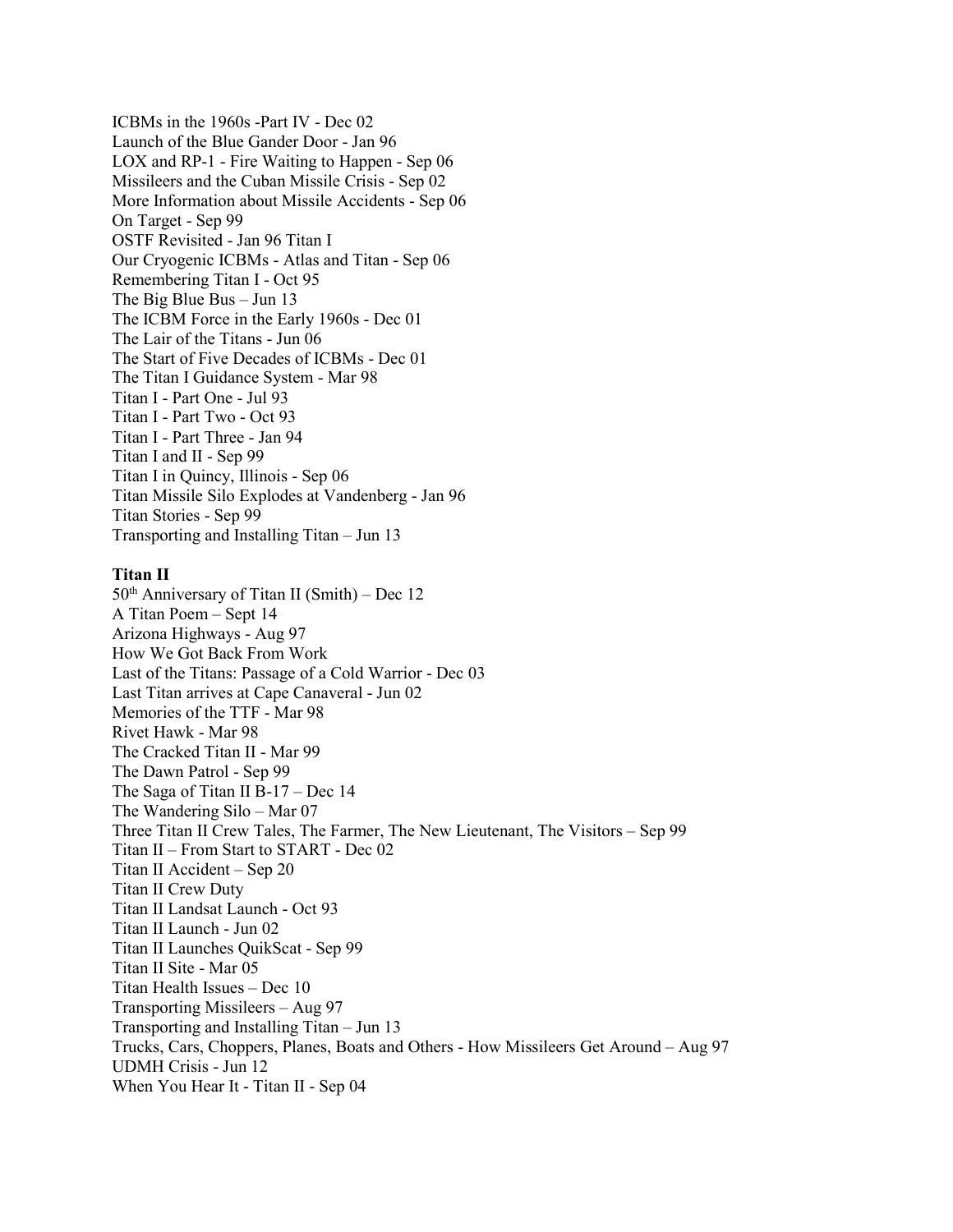# **Twentieth Air Force Page – (Some 20 AF articles that are Operations and Maintenance Specific are listed under Minuteman)**

20 AF Bids Farewell to Brig Gen Novak – Mar 20 20 AF Commander Says Goodbye to 2021 – Dec 21 20 AF Veteran Reflects on Maintaining B-29s – Sep 20 20 AF Informs and Inspires AF Future Officers – Mar 21 2020 Wrapup: Looking Back and Charging Ahead – Dec 20 Diverse Team Supports MMIII OT Launch – Mar 21 Exercise Road Warrior – Sep 21 Former Commanders Receive Update – Mar 20 Hap Arnold Drive Renaming – Mar 19 Helicopter Group – A Force Multiplier for ICBM Mission – Mar 19 Heritage and Hardship: A 20 AF Holiday Message – Dec 20 ICBM Operations Weapon Tactics Conference – Dec 21 Missileer Reaches 500th Alert – Sep 21 New Generation of Missileers – Mar 19 Taking  $20^{th}$  AF to New Heights – Sep 20 Thanks and Farewell from Maj Gen Stoss – Jun 20 The Education of a Naïve Airman – Dec 19 The ICBM Force and the Challenge of COVOD-19 – Jun 20 The "Global Twentieth" 75 Years – Jun 19 The Golden Contributions to the Mission – Jun21 The Proud Heritage of the ICBM Mission – Dec 18 Top Hand – The Program, the Airmen, the Legacy – Jun21 Twentieth Air Force History – Dec 18 Why I Don't Deter (and Never Did) – Dec 18

#### **Uniforms**

A Navy Blue Bag? - Sep 00 Green flight suits may Replace "blue bags" - Sep 00 Green, White and Blue - The Uniforms Missileers Wear - Jun 00 Hats On, Hats Off - Sep 00 Leather Jackets and Missileers - Mar 98 Extra Mace Launch Crew Wear - Jun 00 Matador Fatigues - Sep 00 Minuteman Whites - Jun 00 Missileers and Our Uniforms - Jun 00 Missileers and Their Uniforms - Part II - Sep 00 Stiff Titan Whites - Jun 00 The Blue Bag - Jun 00 The Green Bag – Jun 12 The Matador Days - Jun 00 Titan II Uniforms – Dec 16 Whites and Hammers - Sep 00 You Can't Wear it Yet - Sep 00

## **Units, Organizations and Bases**

20AF - the Everchanging Air Force - Jan 94 308th Lives Again - Jun 06 392nd Training Squadron Heritage Room – Mar 07